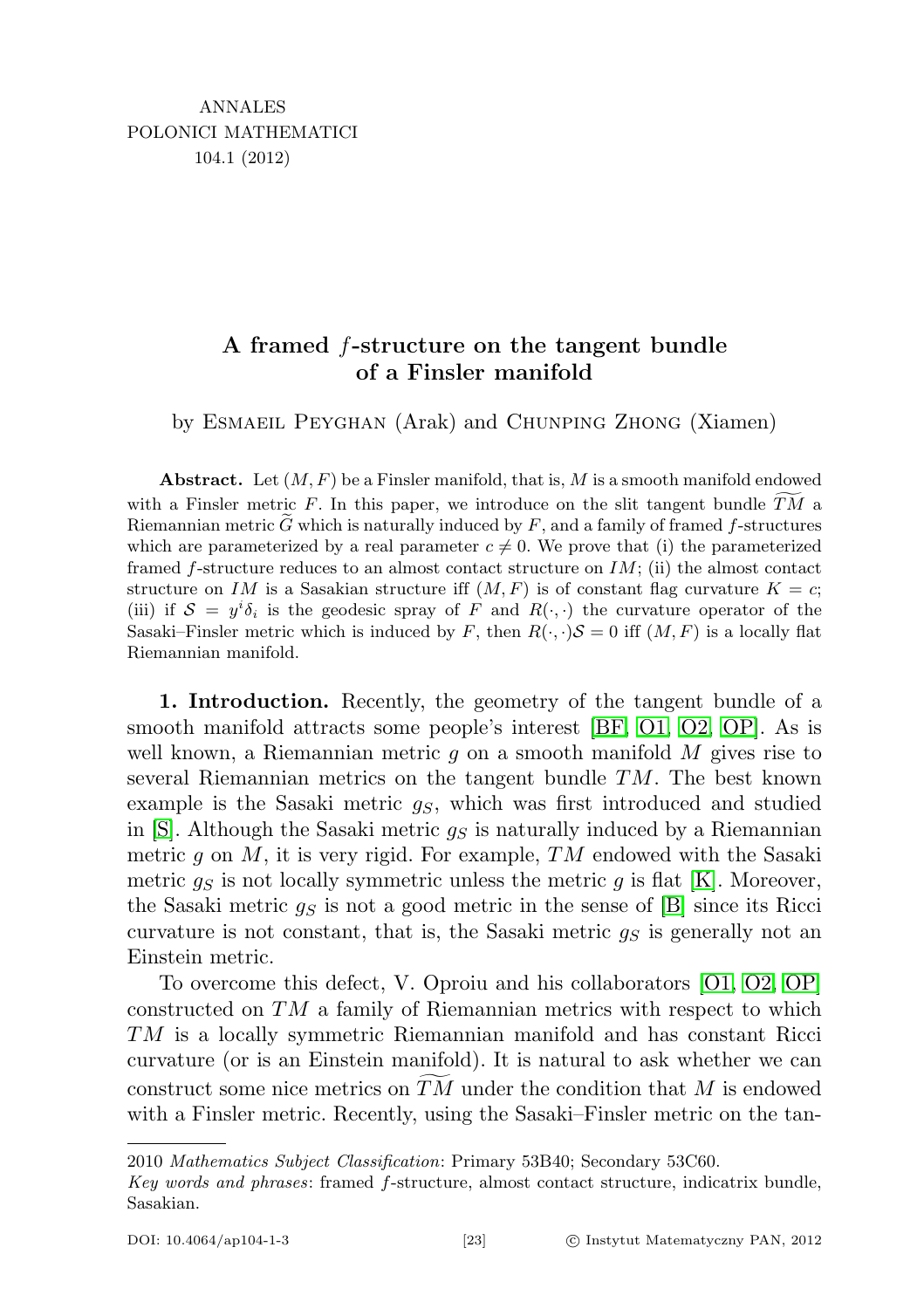gent bundle of a Finsler manifold, M. Anastasiei [\[A1\]](#page-17-3) showed that the indicatrix bundle of a Finsler manifold carries a contact structure. A. Bejancu and H. R. Farran [\[BF\]](#page-17-0) proved that a Finsler manifold  $(M, F)$  is of constant curvature  $K = 1$  if and only if the horizontal Liouville vector field  $S = y^i \delta_i$ (also called the geodesic spray field associated to  $F$ ) is a Killing vector field on the indicatrix bundle  $IM$  of  $(M, F)$ .

Let  $(M, F)$  be a Finsler manifold, i.e., M is a smooth manifold and F is a Finsler metric on M. Denote  $\overline{TM}$  the *slit tangent bundle* of M, i.e., the complement of the zero section in  $TM$ . In this paper, we introduce the following lift metric  $\tilde{G}$  on  $\tilde{TM}$  (cf. Section 3):

(1.1) 
$$
\widetilde{G} = G_{ij} dx^i dx^j + H_{ij} \delta y^i \delta y^j
$$

where

$$
G_{ij} = \frac{1}{\beta} g_{ij} + \frac{v}{\alpha \beta} y_i y_j, \quad H_{ij} = \beta g_{ij} + w y_i y_j,
$$

 $\alpha$  and  $\beta$  are constants, and v and w are nonnegative functions of  $\tau = F^2$ .

We construct a parameterized framed  $f$ -structure on  $TM$ . When restricted to the indicatrix bundle IM of  $(M, F)$ , the framed f-framed structure reduces to an almost contact structure. We prove that the almost contact structure on IM is a Sasakian structure if and only if  $(M, F)$  is of constant flag curvature  $K = c \neq 0$ .

The main results of this paper are (cf. Theorems [4.9,](#page-9-0) [5.2,](#page-11-0) [5.4,](#page-12-0) [5.5](#page-13-0) and [6.4](#page-17-4) for details):

THEOREM 1.1. Let  $\widetilde{G}$ ,  $\widetilde{f}$ ,  $(\widetilde{\xi}_a)$ ,  $(\widetilde{\eta}^a)$ ,  $a = 1, 2$ , be defined respectively by [\(3.6\)](#page-6-0), [\(4.7\)](#page-8-0), [\(4.1\)](#page-7-0) and [\(4.2\)](#page-7-1). Then the ensemble  $(\tilde{f},(\tilde{\xi}_a),(\tilde{\eta}^a))$ ,  $a=1,2$ , provides a framed  $f$ -structure on  $TM$  if and only if

<span id="page-1-0"></span>
$$
(1.2) \quad \widetilde{G} = \left(\frac{1}{\beta}g_{ij} + \frac{\beta\tau - 1}{\beta\tau}y_iy_j\right)dx^idx^j + \left(\beta g_{ij} + \frac{1 - \beta\tau}{\tau^2}y_iy_j\right)\delta y^i\delta y^j.
$$

THEOREM 1.2. Let  $(\tilde{f},(\tilde{\xi}_a),(\tilde{\eta}^a))$ ,  $a = 1, 2$ , be the framed f-structure given by Theorem [4.8](#page-8-1). Then the triple  $(\tilde{f}, \tilde{\xi}_1, \tilde{\eta}^1)$  defines an almost contact<br>contact experiments on IM, that is structure on IM, that is,

$$
\widetilde{\eta}^1(\widetilde{\xi}_1) = 1, \quad \widetilde{f}(\widetilde{\xi}_1) = 0, \quad \widetilde{\eta}^1 \circ \widetilde{f} = 0,
$$

$$
\widetilde{f}^2 = -I + \widetilde{\eta}^1 \otimes \widetilde{\xi}_1,
$$

$$
\widetilde{f}^3 + \widetilde{f} = 0, \quad \text{rank } \widetilde{f} = 2n - 2.
$$

THEOREM 1.3. Let  $(M, F)$  be a Finsler manifold endowed with the Chern– Rund connection  $\nabla$ . Let also  $c \neq 0$  be a parameter and  $(1.3)$ 

<span id="page-1-1"></span>
$$
\widetilde{G} = \sqrt{|c|} \left[ g_{ij} + \left( \frac{1}{\sqrt{|c|}} - 1 \right) y_i y_j \right] dx^i dx^j + \left[ \frac{1}{\sqrt{|c|}} g_{ij} + \left( 1 - \frac{1}{\sqrt{|c|}} \right) y_i y_j \right] \delta y^i \delta y^j
$$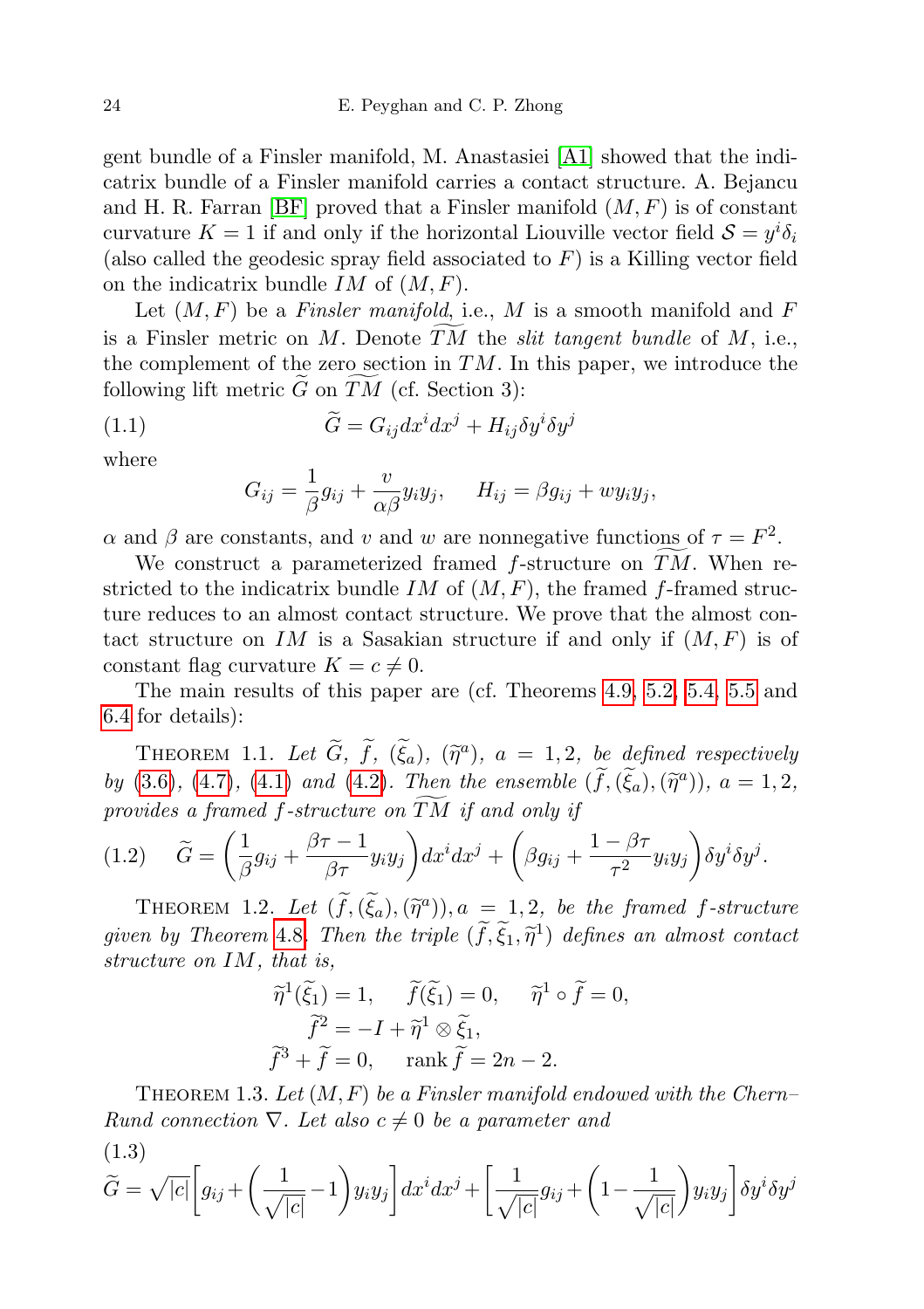be the Riemannian metric on IM. Then  $(IM, \tilde{f}, \tilde{\xi}_1, \tilde{\eta}^1, \tilde{G})$  is a contact Riemannian manifold mannian manifold.

THEOREM 1.4. Let  $(M, F)$  be a Finsler manifold endowed with the Chern– Rund connection  $\nabla$ . Let also  $c \neq 0$  be a parameter and (1.4)

$$
\widetilde{G} = \sqrt{|c|} \left[ g_{ij} + \left( \frac{1}{\sqrt{|c|}} - 1 \right) y_i y_j \right] dx^i dx^j + \left[ \frac{1}{\sqrt{|c|}} g_{ij} + \left( 1 - \frac{1}{\sqrt{|c|}} \right) y_i y_j \right] \delta y^i \delta y^j
$$

be the Riemannian metric on IM. Then  $(IM, \tilde{f}, \tilde{\xi}_1, \tilde{\eta}^1, \tilde{G})$  is a Sasakian<br>menifold if and only if  $(M, F)$  is at constant flag cyrusture  $K - c$ manifold if and only if  $(M, F)$  is of constant flag curvature  $K = c$ .

THEOREM 1.5. Let  $(M, F)$  be a Finsler manifold,  $S = y<sup>i</sup> \delta<sub>i</sub>$  be the geodesic spray field of F and  $R(\cdot, \cdot)$  be the curvature operator of the Sasaki–Finsler metric

$$
\widetilde{G}_S = g_{ij} dx^i dx^j + g_{ij} \delta y^i \delta y^j.
$$

Then

$$
R(X, Y)S = 0 \quad \forall X, Y \in \mathcal{X}(TM)
$$

if and only if  $(M, F)$  is locally a flat Riemannian manifold.

The organization of this paper is as follows. In Section 2, we fix some definitions and notation, and introduce the Chern–Rund connection  $\nabla$  of  $(M, F)$ . In Section 3, we introduce a Riemannian metric  $\tilde{G}$  on the slit tangent bundle  $\widetilde{TM}$ , and define an almost complex structure  $\widetilde{F}$  on  $\widetilde{TM}$ . In Section 4, we first define two vector fields  $\tilde{\xi}_1, \tilde{\xi}_2$  and two 1-forms  $\tilde{\eta}^1, \tilde{\eta}^2$  on  $\tilde{\mathcal{I}}_M$  and give some basic properties of these objects. Then we prove that  $TM$ , and give some basic properties of these objects. Then we prove that there is a framed f-structure on TM if and only if  $\tau (\beta + w\tau ) = 1$ . In Section 5, we prove that the framed  $f$ -structure on  $TM$  naturally induces an almost contact structure  $(\tilde{f}, \tilde{\xi}_1, \tilde{\eta}^1)$  on the indicatrix bundle IM such that  $(IM, \tilde{f}, \tilde{\xi}_1, \tilde{\eta}^1, \tilde{G})$  is a contact Riemannian manifold. Furthermore, we prove that  $(IM, \tilde{f}, \tilde{\xi}_1, \tilde{\eta}^1, \tilde{G})$  is a Sasakian manifold if and only if  $(M, F)$  is of con-<br>stant flag curvature  $K = e \neq 0$ . In Section 6, we prove that  $R(\cdot, \cdot)S = 0$ stant flag curvature  $K = c \neq 0$ . In Section 6, we prove that  $R(\cdot, \cdot)S = 0$ if and only if  $(M, F)$  is a locally flat Riemannian manifold, and prove that IM with the contact Riemannian metric structure  $(\tilde{f}, \tilde{\xi}_1, \tilde{\eta}^1, \tilde{G}_S)$  is locally<br>isometric to  $F^n \times S^{n-1}(A)$  for  $n > 2$  and flat for  $n = 2$  if the Finsler metric isometric to  $E^n \times S^{n-1}(4)$  for  $n > 2$  and flat for  $n = 2$  if the Finsler metric F comes from a locally flat Riemannian metric on M.

2. Preliminaries. In this section we fix some definitions and notation, and introduce the Chern–Rund connection  $\nabla$  of  $(M, F)$ .

Suppose M is an n-dimensional  $C^{\infty}$  manifold with local coordinates  $(x^1, \ldots, x^n)$ . Denote by  $T_xM$  the tangent space at  $x \in M$  and  $\pi : TM \to M$ the tangent bundle of M. Let  $(x^1, \ldots, x^n, y^1, \ldots, y^n)$  be the induced local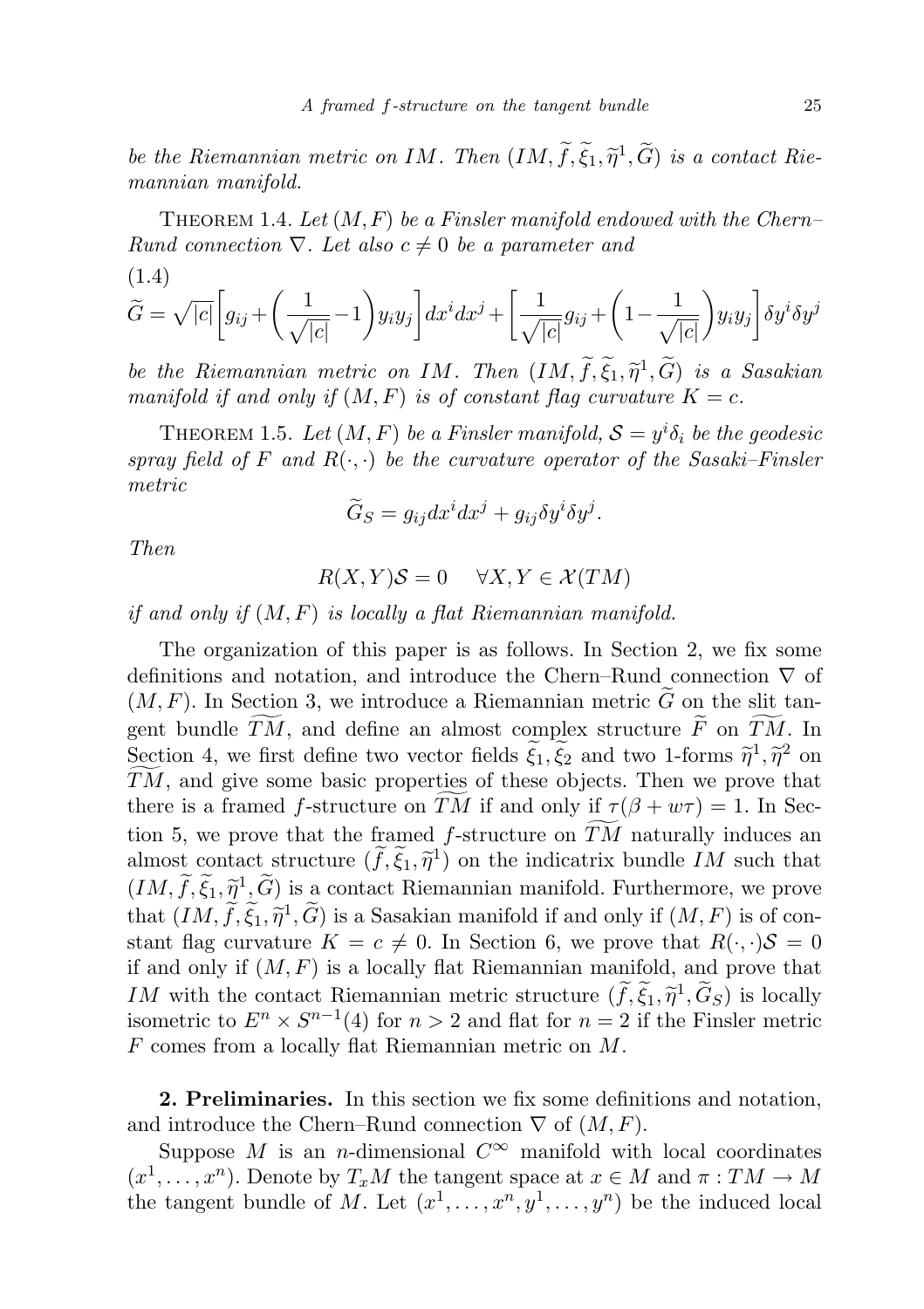coordinates on TM and  $\mathcal{X}(TM)$  be the set of sections of the tangent bundle TTM of TM.

DEFINITION 2.1. A Finsler metric on M is a function  $F: TM \to [0, \infty)$ such that

- (i) F is  $C^{\infty}$  on  $\widetilde{TM}$ ;
- (ii) F is positively 1-homogeneous on the fibers of TM, i.e.,  $F(x, \lambda y) =$  $\lambda F(x, y)$  for  $\lambda > 0$ ;
- (iii) for each  $y \in \widetilde{T_xM}$ , the quadratic form  $g_y : T_xM \times T_xM \to \mathbb{R}$  defined by  $g_y(u_1, u_2) := g_{ij}(y)u_1^i u_2^j$  $\frac{J}{2}$  is positive definite, i.e., the Finsler fundamental tensor

$$
g_{ij}(y) := \frac{1}{2} \frac{\partial^2 F^2}{\partial y^i \partial y^j}
$$

is positive definite on  $\widetilde{TM}$ .

We denote by  $(g^{ij})$  the inverse matrix of  $(g_{ij})$ , i.e.,  $g_{ij}g^{ik} = \delta_j^k$ .

Let  $x \in M$  and denote by  $F_x$  the restriction of F to the fiber  $T_xM$ . To measure the non-Euclidean features of  $F_x$ , define  $\mathbf{C}_y : T_xM \times T_xM \times T_xM \to \mathbb{R}$ by  $\mathbf{C}_y(u_1, u_2, u_3) := C_{ijk}(y)u_1^i u_2^j$  $\frac{j}{2}u_3^k$  where

$$
C_{ijk}(y) := \frac{1}{2} \frac{\partial g_{ij}}{\partial y^k}.
$$

By the 1-homogeneity of  $F$ , it is easy to check that

(2.1) 
$$
C_{ijk}(y)y^{i} = C_{ijk}(y)y^{j} = C_{ijk}(y)y^{k} = 0.
$$

The family  $\mathbf{C} := {\{\mathbf{C}_y\}}_{y \in TM}$  is called the *Cartan torsion* of  $(M, F)$ . Using the Cartan torsion C, one can define the mean Cartan torsion  $I_y: T_xM \to \mathbb{R}$ by  $I_y(u) := I_i(y)u^i$ , where  $I_i(y) := g^{jk}C_{ijk}(y)$ . It is well known that  $I = 0$  if and only if F comes from a Riemannian metric on M.

Let  $\pi^*TM$  be the pull-back tangent bundle over  $\widetilde{TM}$ . It is well known [\[CS\]](#page-17-5) that  $\pi^*TM$  admits a unique linear connection  $\nabla$  called the *Chern–Rund* connection, which is torsion free and almost metric compatible. In the following we shall recall the connection coefficients and curvature components of  $\nabla$ .

First, using the Finsler fundamental tensor  $g_{ij}$  and the Cartan tensor  $C_{ijk}$ associated to F, one defines the tensor  $C^i_{jk} := g^{is}C_{sjk}$ , which is actually the vertical connection coefficients of the Cartan connection of  $(M, F)$ . If we define the formal Christoffel symbols  $\gamma_{ij}^k$  of the second kind of F by

$$
\gamma_{ij}^k = \frac{1}{2} g^{kl} \left( \frac{\partial g_{jl}}{\partial x^i} + \frac{\partial g_{il}}{\partial x^j} - \frac{\partial g_{ij}}{\partial x^l} \right),\,
$$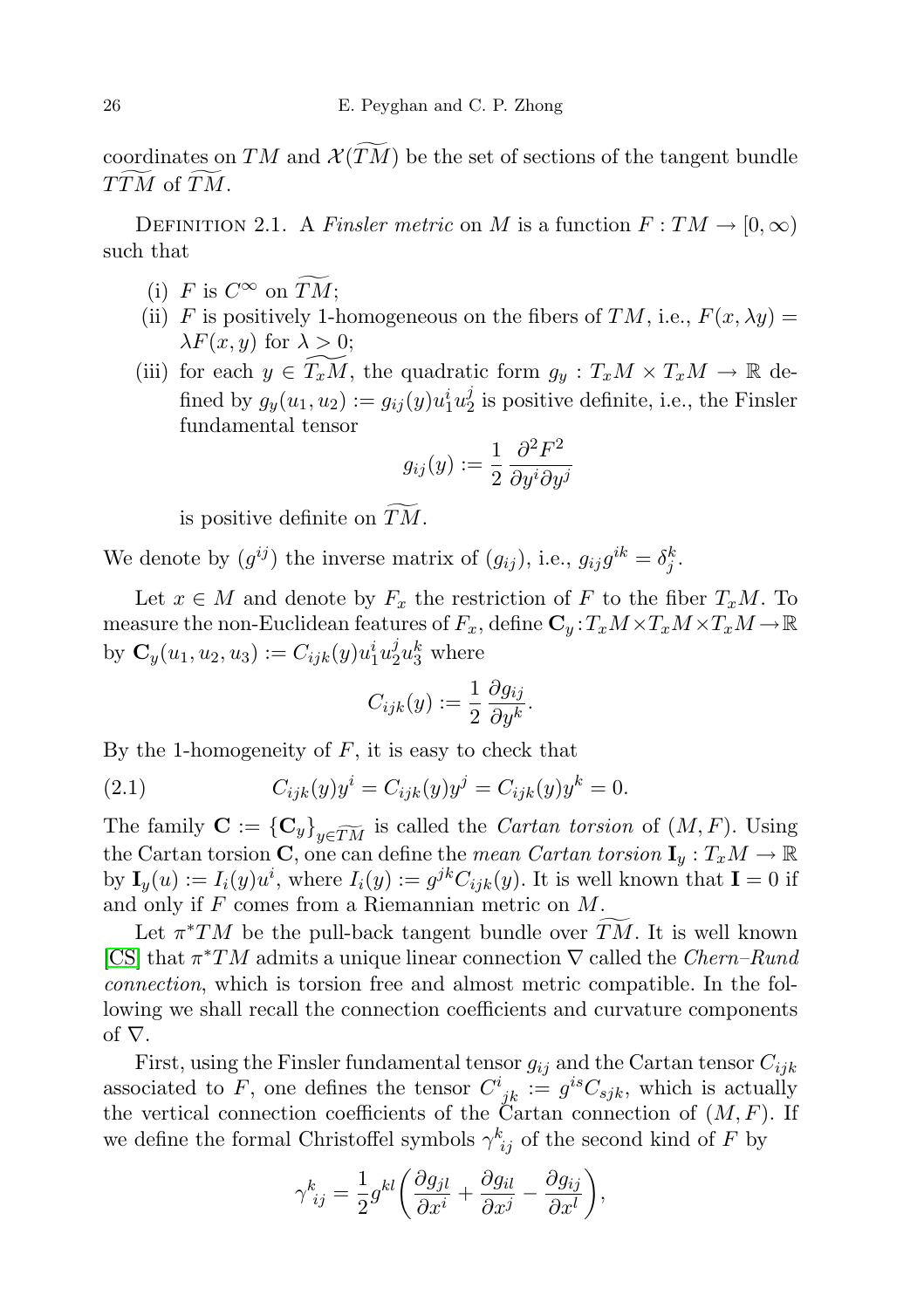then there is a canonical nonlinear connection on  $T\tilde{M}$ , which is locally characterized by its connection coefficients  $N_j^i$ , i.e.,

$$
N_j^i := \gamma^i_{\ jk} y^k - C^i_{\ jk} \gamma^k_{\ rs} y^r y^s.
$$

We denote by  $G^i := \frac{1}{2} \gamma^i_{jk} y^j y^k$  the spray coefficients of F and by  $G^i_{jk} :=$  $\partial^2 G^i/\partial y^j \partial y^k$  the Berwald connection coefficients of F. The connection coefficients  $\Gamma^k_{ij}$  of the Chern–Rund connection  $\nabla$  are given by (see [\[CS\]](#page-17-5))

$$
\Gamma^{k}_{ij}(x,y) = \frac{1}{2}g^{kl}[\delta_i(g_{jl}) + \delta_j(g_{il}) - \delta_l(g_{ij})];
$$

here and in the following we denote  $\dot{\partial}_j := \partial/\partial y^j$  and  $\delta_i := \partial/\partial x^i - N_i^j$  $\partial_i^j \partial/\partial y^j.$ It is clear that

(2.2) 
$$
\Gamma^{k}_{\ ij} = \Gamma^{k}_{\ ji}, \quad y^{i} \Gamma^{k}_{\ ij} = N^{k}_{j}.
$$

Note that  $\{\delta_i, \dot{\partial}_i\}$  is the natural local frame on  $\widetilde{TM}$ , and its dual coframe is  $\{dx^i, \delta y^i\}$ , where we denote  $\delta y^i = dy^i + N_j^i dx^j$ . In terms of the natural local frame  $\{dx^i, \delta y^i\}$  on  $\overline{TM}$ , the connection 1-form of  $\nabla$  is  $\omega_j{}^i = \Gamma^i{}_{jk} dx^k$ , and the curvature 2-form of  $\nabla$  is

$$
\Omega_j{}^i = d\omega_j{}^i - \omega_j{}^k \wedge \omega_k{}^i.
$$

More precisely [\[CS\]](#page-17-5),

$$
\Omega_j^i = \frac{1}{2} R_j^i{}_{kl} dx^k \wedge dx^l + P_j^i{}_{kl} dx^k \wedge \delta y^l,
$$

where

(2.3) 
$$
R_j{}^i{}_{kl} = \delta_k (I^i{}_{jl}) - \delta_l (I^i{}_{jk}) + I^i{}_{ks} I^s{}_{jl} - I^s{}_{jk} I^i{}_{ls},
$$

(2.4) 
$$
P_j^i{}_{kl} = -\dot{\partial}_l (\Gamma^i{}_{jk}).
$$

It is clear that

(2.5) 
$$
R_j{}^i{}_{kl} + R_j{}^i{}_{lk} = 0,
$$

(2.6) 
$$
R_j{}^i{}_{kl} + R_k{}^i{}_{lj} + R_l{}^i{}_{jk} = 0,
$$

$$
(2.7) \t\t\t P_j^i{}_{kl} = P_k^i{}_{jl}.
$$

Denote

(2.8) 
$$
R^i_{\ kl} := y^j R_j^{\ i}_{\ kl}, \quad L^i_{\ kl} := -y^j P_j^{\ i}_{\ kl}.
$$

Clearly,

(2.9) 
$$
R^i_{\ kl} = -R^i_{\ lk}, \qquad L^i_{\ kl} = L^i_{\ lk}, \qquad L^i_{\ kl} y^k = 0,
$$

and it is easy to check that (cf. [\[CS\]](#page-17-5))

(2.10) 
$$
R^{i}_{\;kl} = \delta_k(N_l^{i}) - \delta_l(N_k^{i}), \quad L^{i}_{\;kl} = G^{i}_{\;kl} - \Gamma^{i}_{\;kl}.
$$

Set

$$
R_{jikl} := g_{is} R_{j\;kl}^{\;s}, \quad R_{ikl} := g_{is} R_{\;kl}^s, \quad R_{\;k}^i := R_{\;kl}^i y^l, \quad R_{ij} := g_{im} R_{\;j}^m.
$$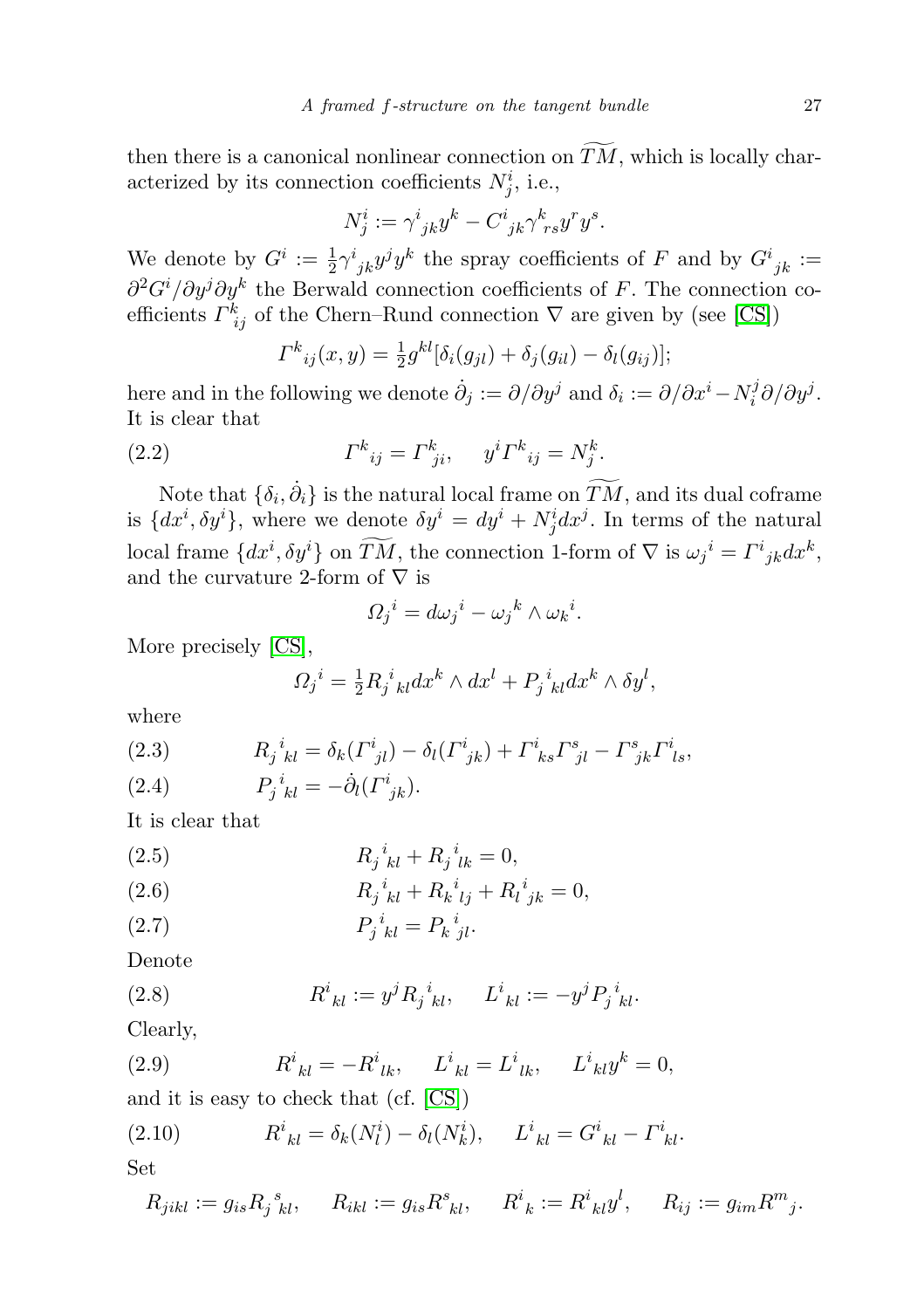Clearly,

(2.11) 
$$
y^{j} R_{jikl} = R_{ikl}, \quad y^{l} R_{ikl} = -y^{l} R_{ilk} = R_{ik}
$$

and it is easy to check that (cf. [\[CS\]](#page-17-5))

(2.12) 
$$
R^{i}_{\ k}y^{k} = 0, \quad R_{ij} = R_{ji}.
$$

The flag curvature of the Chern–Rund connection  $\nabla$  associated to F is a geometrical invariant, which generalizes the sectional curvature in Riemannian geometry. Let  $x \in M$  and  $0 \neq y \in T_xM$ . Then  $V := V^i \frac{\partial}{\partial x^i}$  is called the transverse edge. The flag curvature is obtained by carrying out the following computation at the point  $(x, y) \in TM$ , and viewing y and V as sections of  $\pi^*TM$ :

$$
K(y, V) := \frac{R_{ik}V^{i}V^{k}}{g(y, y)g(V, V) - [g(y, V)]^{2}}.
$$

If  $K(y, V)$  is independent of the transverse edge V, i.e., there is a scalar function  $\lambda(x, y)$  on TM such that  $K(y, V) = \lambda(x, y)$ , then  $(M, F)$  is called of scalar flag curvature. If furthermore  $\lambda(x, y)$  is constant on TM, then the Finsler manifold  $(M, F)$  is called of *constant flag curvature*.

A framed f-structure is a natural generalization of an almost contact structure. It was introduced by S. I. Goldberg and K. Yano [\[GY\]](#page-17-6). We recall its definition following [\[MR\]](#page-17-7).

DEFINITION 2.2. Let  $\widetilde{M}$  be a  $(2n + s)$ -dimensional manifold endowed with an endomorphism f of rank 2n of the tangent bundle satisfying  $f^3 + f =$ 0. If there are vector fields  $(\xi_b)$  and 1-forms  $\eta^a$   $(a, b = 1, \ldots, s)$  on  $\widetilde{M}$  such that

$$
(2.13) \quad \eta^a(\xi_b) = \delta_b^a, \qquad f(\xi_a) = 0, \qquad \eta^a \circ f = 0, \qquad f^2 = -I + \sum_{a=1}^s \eta^a \otimes \xi_a,
$$

where I is the identity automorphism of the tangent bundle, then  $\widetilde{M}$  is said to be a framed f-manifold.

Let  $\overline{M}$  be a  $(2n - 1)$ -dimensional contact Riemannian manifold with a contact metric structure  $(f, \xi, \eta, g)$  and  $R(\cdot, \cdot)$  be the curvature operator of the Riemannian metric g. It is well-known that the condition  $R(\cdot, \cdot)\xi = 0$  has strong implications for a contact metric manifold, namely that  $M$  is locally the product of Euclidean space  $E^n$  and a sphere of constant curvature  $+4$ . In [\[B1\]](#page-17-8) and [\[B2\]](#page-17-9), D. E. Blair proved the following theorem.

<span id="page-5-0"></span>THEOREM 2.3. A contact metric manifold  $\widetilde{M}^{2n-1}$  satisfying  $R(\cdot, \cdot)\xi = 0$ is locally isometric to  $E^n \times S^{n-1}(4)$  for  $n > 2$  and flat for  $n = 2$ .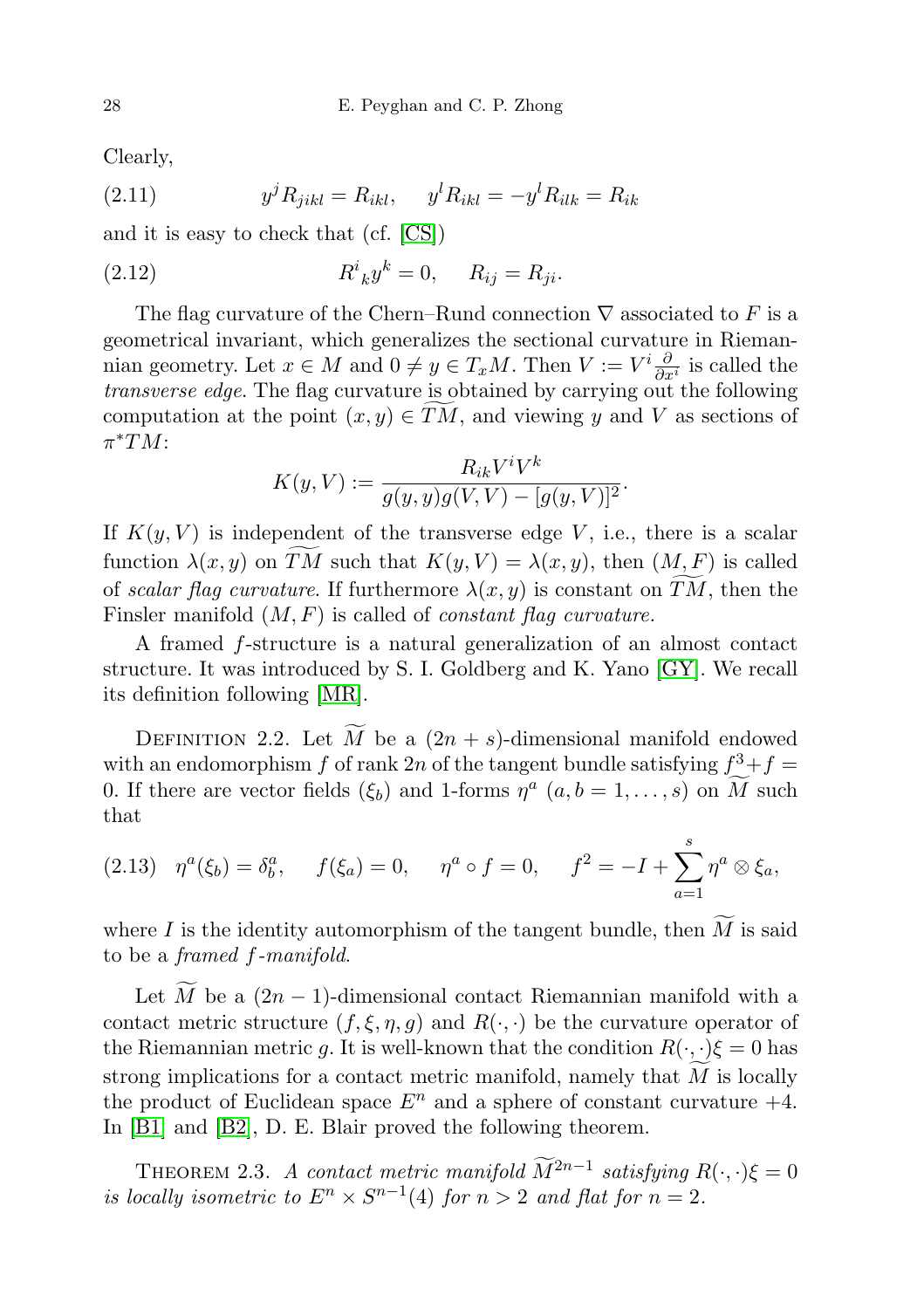**3. A Riemannian metric on**  $\overline{TM}$ . In this section we shall introduce a Riemannian metric  $\tilde{G}$  and an almost complex structure  $\tilde{F}$  on  $\tilde{TM}$ .

Let  $v : [0, \infty) \to \mathbb{R}$  be a smooth function. Then it makes sense to consider the function  $v(\tau)$ , where  $\tau := F^2$  is defined on TM and smooth on TM. We define a symmetric M-tensor  $G_{ij}$  on  $\widetilde{TM}$  such that

<span id="page-6-3"></span>(3.1) 
$$
G_{ij} := \frac{1}{\beta} g_{ij} + \frac{v}{\alpha \beta} y_i y_j,
$$

where  $\alpha, \beta$  are real constants and  $y_i = g_{ij}y^j$ . It is easy to check that the matrix  $(G_{ij})$  is positive definite on  $\widetilde{TM}$  if and only if  $\alpha, \beta > 0, \alpha + 2\tau v > 0$ . Let  $(H^{kl})$  be the inverse matrix of  $(G_{ij})$ , i.e.,  $G_{ij}H^{ik} = \delta_j^k$ . Then

(3.2) 
$$
H^{kl} = \beta g^{kl} + w y^k y^l,
$$

<span id="page-6-2"></span>(3.3) 
$$
w = -\frac{\beta v}{\alpha + \tau v}.
$$

The components  $H^{kl}$  define a symmetric M-tensor on  $\widetilde{TM}$ . It is easy to see that if the matrix  $(G_{ij})$  is positive definite, then so is  $(H^{kl})$ . Denote by  $H_{ij}(x, y)$  the symmetric M-tensor field of type  $(0,2)$  obtained from the components  $H^{kl}$  by lowering the indices, i.e.,

<span id="page-6-4"></span>(3.4) 
$$
H_{ij} = g_{ik} H^{kl} g_{lj} = \beta g_{ij} + w y_i y_j.
$$

We also need the following  $M$ -tensor fields on  $TM$  obtained by usual algebraic tensor operations:

(3.5) 
$$
\begin{cases}\nG^{kl} = g^{ki} G_{ij} g^{jl} = \frac{1}{\beta} g^{kl} + \frac{v}{\alpha \beta} y^k y^l, \\
G^i_k = G^{ih} g_{hk} = G_{kh} g^{hi} = \frac{1}{\beta} \delta^i_k + \frac{v}{\alpha \beta} y^i y_k, \\
H^i_k = H^{ih} g_{hk} = H_{kh} g^{hi} = \beta \delta^i_k + w y^i y_k,\n\end{cases}
$$

where  $(H_k^i)$  is the inverse matrix of  $(G_k^i)$ , i.e.,  $H_k^i G_i^j = \delta_k^j$  $k$ .

We introduce the Riemannian metric

(3.6) 
$$
\widetilde{G} = G_{ij} dx^{i} dx^{j} + H_{ij} \delta y^{i} \delta y^{j}
$$

on the slit tangent bundle  $\overline{TM}$ . Equivalently,

<span id="page-6-1"></span><span id="page-6-0"></span>
$$
\widetilde{G}(\delta_i,\delta_j)=G_{ij},\quad \widetilde{G}(\dot{\partial}_i,\dot{\partial}_j)=H_{ij},\quad \widetilde{G}(\delta_i,\dot{\partial}_j)=\widetilde{G}(\dot{\partial}_i,\delta_j)=0.
$$

Now we define an endomorphism  $\widetilde{F}: \mathcal{X}(\widetilde{TM}) \to \mathcal{X}(\widetilde{TM})$  such that

(3.7) 
$$
\widetilde{F}(\delta_i) = -G_i^k \dot{\partial}_k, \quad \widetilde{F}(\dot{\partial}_i) = H_i^k \delta_k.
$$

It is easy to check that  $\widetilde{F}^2 = -I$ , where I is the identity endomorphism on  $\mathcal{X}(\widetilde{TM})$ . Thus  $\widetilde{F}$  is an almost complex structure on  $\widetilde{TM}$  [\[PT\]](#page-18-4).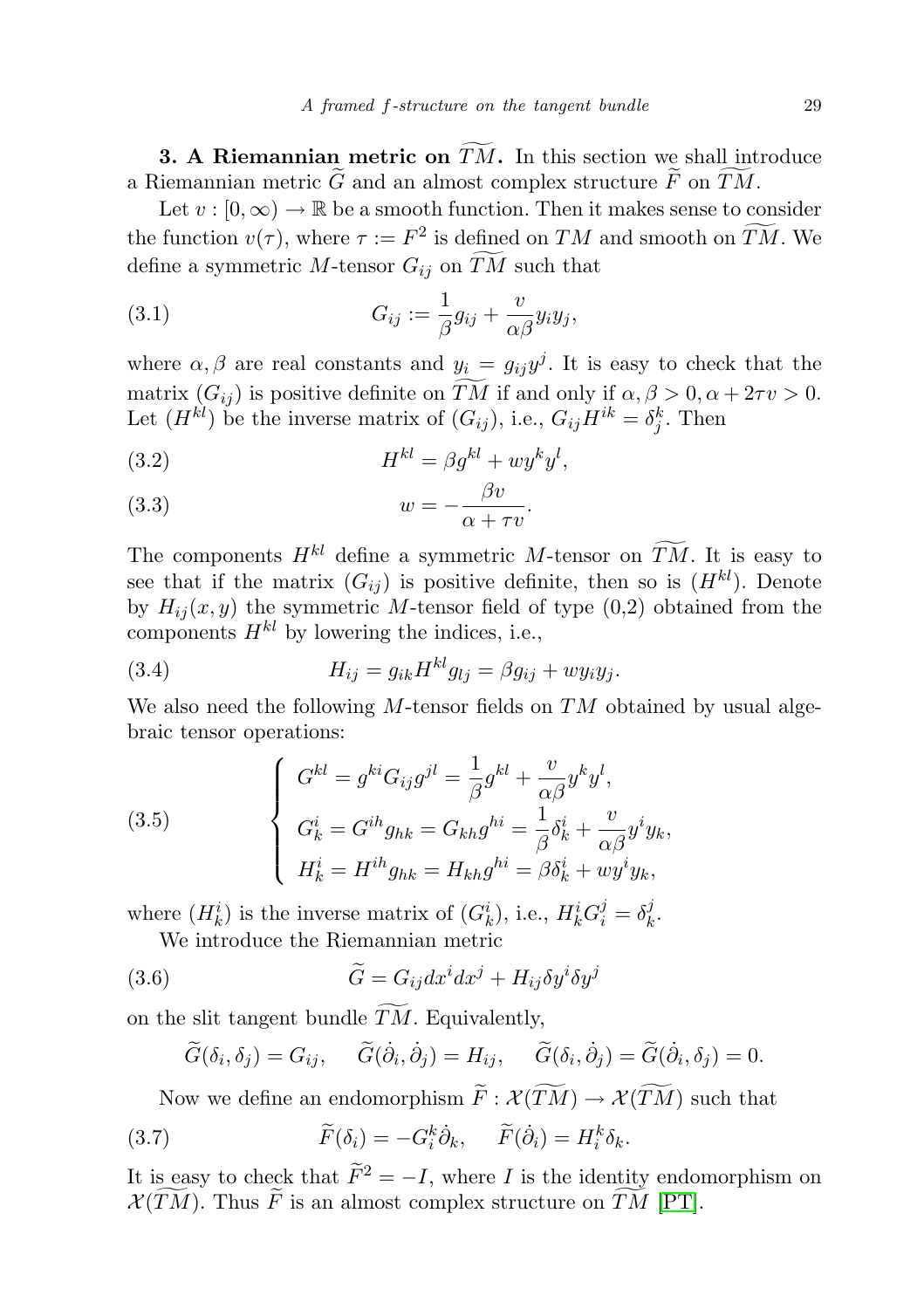4. A framed f-structure on  $TM$ . In this section we shall prove that there is a framed  $f$ -structure on  $TM$ , which is parameterized by a real parameter. We do this by defining a tensor field  $\tilde{f}$  of type (1, 1) on  $\tilde{T}\tilde{M}$ , and obtain a necessary and sufficient condition for  $\tilde{f}$  to be a framed f-structure on  $TM$ .

As is well known, there are two remarkable vector fields defined on  $TM$ . One is the vertical Liouville vector field  $\mathcal{C} = y^i \dot{\partial}_i$ , which is globally defined on  $\overline{TM}$ . The other is the *horizontal Liouville vector field*  $S = y^i \delta_i$  (also called the *geodesic spray field* of  $F$ ).

Now we define the vector fields  $\tilde{\xi}_1, \tilde{\xi}_2$  and 1-forms  $\tilde{\eta}^1, \tilde{\eta}^2$  on  $\tilde{T}\tilde{M}$  respectively tively by

<span id="page-7-0"></span>(4.1) 
$$
\widetilde{\xi}_1 := (\beta + w\tau)S, \quad \widetilde{\xi}_2 := C,
$$

<span id="page-7-1"></span>(4.2) 
$$
\widetilde{\eta}^1 := y_i dx^i, \qquad \widetilde{\eta}^2 := (\beta + w\tau) y_i \delta y^i.
$$

PROPOSITION 4.1. Let  $\widetilde{G}$  be defined by [\(3.6\)](#page-6-0) and  $\widetilde{F}$  be defined by [\(3.7\)](#page-6-1). Then

(4.3) 
$$
\widetilde{G}(\widetilde{F}(X),\widetilde{F}(Y))=\widetilde{G}(X,Y) \quad \text{for } X,Y \in \mathcal{X}(\widetilde{TM}).
$$

<span id="page-7-3"></span>LEMMA 4.2. Let  $\widetilde{F}$  be defined by [\(3.7\)](#page-6-1) and  $\widetilde{\xi}_1, \widetilde{\xi}_2$  be defined by [\(4.1\)](#page-7-0). Then

(4.4) 
$$
\widetilde{F}(\widetilde{\xi}_1) = -\xi_2, \quad \widetilde{F}(\widetilde{\xi}_2) = \widetilde{\xi}_1.
$$

*Proof.* This follows immediately from  $(3.7)$ – $(4.2)$ .

<span id="page-7-4"></span>LEMMA 4.3. Let  $\widetilde{F}$  be defined by [\(3.7\)](#page-6-1) and  $\widetilde{\eta}_1, \widetilde{\eta}_2$  be defined by [\(4.2\)](#page-7-1). Then

(4.5) 
$$
\widetilde{\eta}^1 \circ \widetilde{F} = \widetilde{\eta}^2, \quad \widetilde{\eta}^2 \circ \widetilde{F} = -\widetilde{\eta}^1.
$$

Proof. It is sufficient to check [\(4.5\)](#page-7-2) with respect to the adapted frame  $\{\delta_i, \dot{\partial}_i\}$  on  $\widetilde{TM}$ . In fact,

<span id="page-7-2"></span>
$$
\widetilde{\eta}^1 \circ \widetilde{F}(\delta_i) = 0 = \widetilde{\eta}^2(\delta_i), \n\widetilde{\eta}^1 \circ \widetilde{F}(\dot{\partial}_i) = \widetilde{\eta}^1(H_i^k \delta_k) = H_i^k y_k = (\beta + w\tau)y_i = \widetilde{\eta}^2(\dot{\partial}_i) \n\widetilde{\eta}^2 \circ \widetilde{F}(\delta_i) = -y_i = -\widetilde{\eta}^1(\delta_i), \quad \widetilde{\eta}^2 \circ \widetilde{F}(\dot{\partial}_i) = 0 = \widetilde{\eta}^1(\dot{\partial}_i).
$$

<span id="page-7-5"></span>LEMMA 4.4. Let  $\widetilde{G}$  be defined by [\(3.6\)](#page-6-0) and  $\widetilde{\eta}_1, \widetilde{\eta}_2$  be defined by [\(4.2\)](#page-7-1). Then

(4.6) 
$$
\widetilde{\eta}^1(X) = \widetilde{G}(X, \widetilde{\xi}_1), \quad \widetilde{\eta}^2(X) = \widetilde{G}(X, \widetilde{\xi}_2) \quad \text{for } X \in \mathcal{X}(\widetilde{TM}).
$$

*Proof.* With respect to the adapted frame  $\{\delta_i, \dot{\partial}_i\}$  on  $\widetilde{TM}$ , we have  $\widetilde{\eta}^1(\delta_i) = y_i$  and

$$
\widetilde{G}(\delta_i,\widetilde{\xi}_1)=(\beta+w\tau)\bigg(\frac{1}{\beta}g_{ij}+\frac{v}{\alpha\beta}y_iy_j\bigg)y^j=\frac{\alpha\beta+\beta\tau v+w\tau(\alpha+\tau v)}{\alpha\beta}y_i=y_i,
$$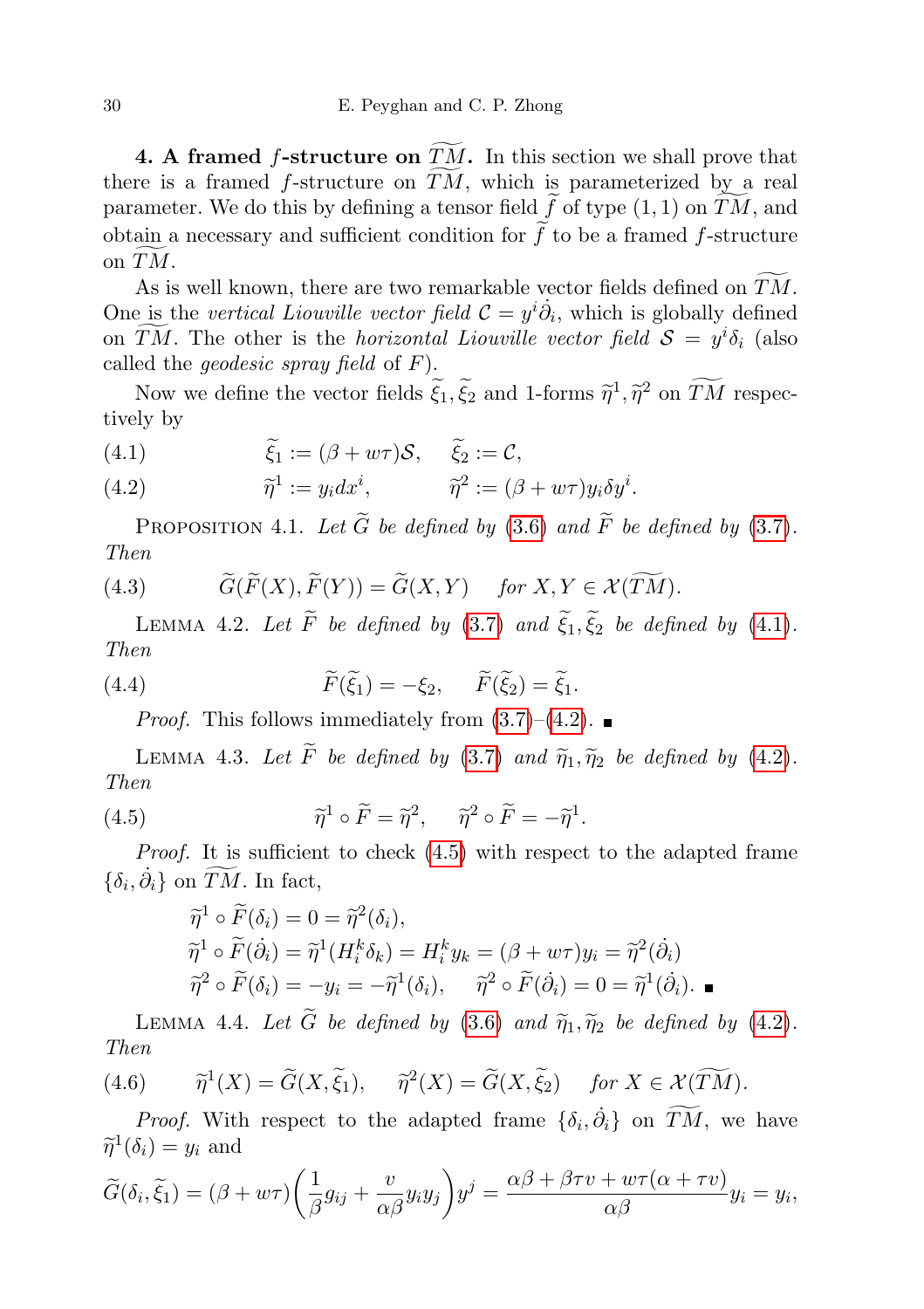where in the last equality we use [\(3.3\)](#page-6-2). Thus  $\tilde{G}(\delta_i, \tilde{\xi}_1) = \tilde{\eta}^1(\delta_i)$ . It is clear that  $\widetilde{G}(\dot{\partial}_i, \widetilde{\xi}_1) = 0 = \widetilde{\eta}^1(\dot{\partial}_i)$ . Therefore  $\widetilde{\eta}^1(X) = \widetilde{G}(X, \widetilde{\xi}_1)$ . Similarly we can prove  $\widetilde{\eta}^2(X) = \widetilde{G}(X, \widetilde{\xi}_2).$ 

<span id="page-8-3"></span>LEMMA 4.5. Let  $\widetilde{\xi}_1, \widetilde{\xi}_2$  be defined by [\(4.1\)](#page-7-0) and  $\widetilde{\eta}^1, \widetilde{\eta}^2$  be defined by [\(4.2\)](#page-7-1). Then

$$
\widetilde{\eta}^a(\widetilde{\xi}_b) = (\beta + w\tau)\tau \delta_b^a, \qquad a, b = 1, 2.
$$

Proof. In fact, it is easy to check that

<span id="page-8-0"></span>
$$
\widetilde{\eta}^{1}(\widetilde{\xi}_{1}) = (\beta + w\tau)\tau, \quad \widetilde{\eta}^{1}(\widetilde{\xi}_{2}) = 0,
$$

$$
\widetilde{\eta}^{2}(\widetilde{\xi}_{2}) = (\beta + w\tau)\tau, \quad \widetilde{\eta}^{2}(\widetilde{\xi}_{1}) = 0.
$$

Using the almost complex structure  $F$ , we define a new tensor field  $f$  of type  $(1,1)$  on TM by

(4.7) 
$$
\widetilde{f} = \widetilde{F} + \widetilde{\eta}^1 \otimes \widetilde{\xi}_2 - \widetilde{\eta}^2 \otimes \widetilde{\xi}_1.
$$

<span id="page-8-2"></span>PROPOSITION 4.6. The tensor field f satisfies<br>(4.8)  $\widetilde{f}(\widetilde{\xi}_1) = [(\beta + w\tau)\tau - 1]\widetilde{\xi}_2, \quad \widetilde{f}(\widetilde{\xi}_2) = [1 - \tau]\widetilde{\xi}_2$ 

- $\widetilde{f}(\widetilde{\xi}_1) = [(\beta + w\tau)\tau 1]\widetilde{\xi}_2, \quad \widetilde{f}(\widetilde{\xi}_2) = [1 (\beta + w\tau)\tau]\widetilde{\xi}_1,$
- (4.9)  $\widetilde{\eta}^1 \circ \widetilde{f} = [1 (\beta + w\tau)\tau]\widetilde{\eta}^2$ ,  $\widetilde{\eta}^2 \circ \widetilde{f} = [(\beta + w\tau)\tau 1]\widetilde{\eta}^1$ ,
- (4.10)  $\tilde{f}^2 = -I + [2 (\beta + w\tau)\tau](\tilde{\eta}^1 \otimes \tilde{\xi}_1 + \tilde{\eta}^2 \otimes \tilde{\xi}_2).$

Proof. Equalities [\(4.8\)](#page-8-2) follow from Lemmas [4.2](#page-7-3) and [4.5;](#page-8-3) [\(4.9\)](#page-8-2) follows from [\(4.8\)](#page-8-2) and Lemma [4.5;](#page-8-3) and [\(4.10\)](#page-8-2) follows from (4.8).

<span id="page-8-5"></span>PROPOSITION 4.7. The Riemannian metric  $\widetilde{G}$  satisfies  $\widetilde{G}(\widetilde{f}(X),\widetilde{f}(Y))=\widetilde{G}(X,Y)-[2-(\beta+w\tau)\tau][\widetilde{\eta}^1(X)\widetilde{\eta}^1(Y)+\widetilde{\eta}^2(X)\widetilde{\eta}^2(Y)]$ for  $X, Y \in \mathcal{X}(\widetilde{TM})$ .

<span id="page-8-4"></span>Proof. By Lemmas 4.4 and 4.5, we have

(4.11) 
$$
\widetilde{G}(\widetilde{\xi}_1,\widetilde{\xi}_1)=(\beta+w\tau)\tau=\widetilde{G}(\widetilde{\xi}_2,\widetilde{\xi}_2), \quad \widetilde{G}(\widetilde{\xi}_1,\widetilde{\xi}_2)=0.
$$

<span id="page-8-1"></span>From (4.11) and Lemmas 4.3 and 4.4 we get  
\n
$$
\widetilde{G}(\widetilde{f}(X), \widetilde{f}(Y)) = \widetilde{G}(\widetilde{F}(X), \widetilde{F}(Y)) + \widetilde{G}(\widetilde{F}(X), \widetilde{\xi}_2) \widetilde{\eta}^1(Y)
$$
\n
$$
- \widetilde{G}(\widetilde{F}(X), \widetilde{\xi}_1) \widetilde{\eta}^2(Y) + \widetilde{G}(\widetilde{\xi}_2, \widetilde{F}(Y)) \widetilde{\eta}^1(X)
$$
\n
$$
+ \widetilde{\eta}^1(X) \widetilde{\eta}^1(Y) \widetilde{G}(\widetilde{\xi}_2, \widetilde{\xi}_2) - \widetilde{\eta}^2(X) \widetilde{G}(\widetilde{\xi}_1, \widetilde{F}(Y))
$$
\n
$$
+ \widetilde{\eta}^2(X) \widetilde{\eta}^2(Y) \widetilde{G}(\widetilde{\xi}_1, \widetilde{\xi}_1)
$$
\n
$$
= \widetilde{G}(X, Y) + \widetilde{\eta}^2(\widetilde{F}(X)) \widetilde{\eta}^1(Y) - \widetilde{\eta}^1(\widetilde{F}(X)) \widetilde{\eta}^2(Y)
$$
\n
$$
+ \widetilde{\eta}^2(\widetilde{F}(Y)) \widetilde{\eta}^1(X) + \widetilde{\eta}^1(X) \widetilde{\eta}^1(Y) (\beta + w\tau)\tau
$$
\n
$$
- \widetilde{\eta}^2(X) \widetilde{\eta}^1(\widetilde{F}(Y)) + \widetilde{\eta}^2(X) \widetilde{\eta}^2(Y) (\beta + w\tau)\tau
$$
\n
$$
= \widetilde{G}(X, Y) - [2 - (\beta + w\tau)\tau][\widetilde{\eta}^1(X) \widetilde{\eta}^1(Y) + \widetilde{\eta}^2(X) \widetilde{\eta}^2(Y)].
$$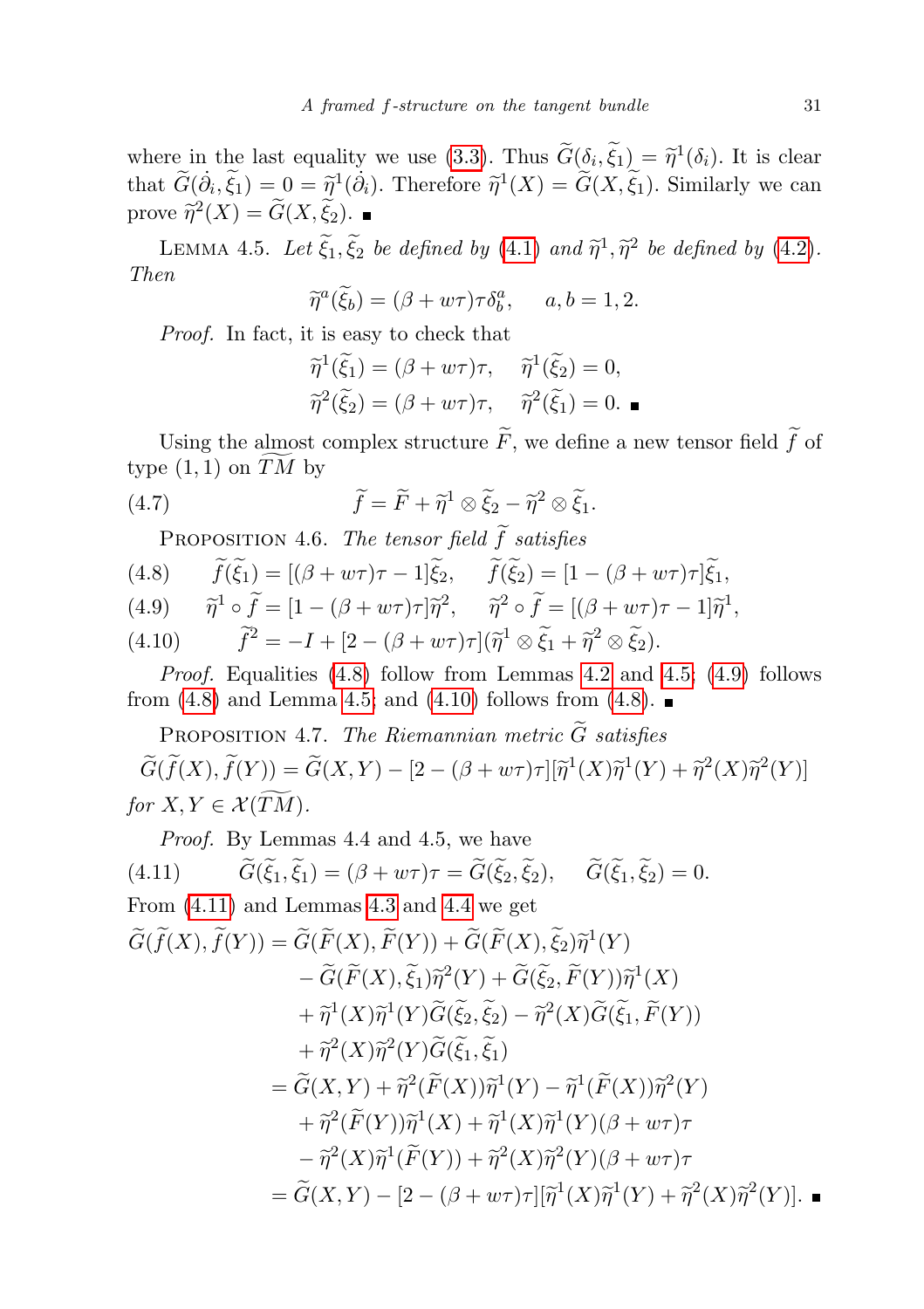THEOREM 4.8. Let  $\widetilde{G}$ ,  $\widetilde{f}$ ,  $(\widetilde{\xi}_a)$ ,  $(\widetilde{\eta}^a)$ ,  $a = 1, 2$ , be defined respectively by [\(3.6\)](#page-6-0), [\(4.7\)](#page-8-0), [\(4.1\)](#page-7-0) and [\(4.2\)](#page-7-1). Then the ensemble  $(\tilde{f},(\tilde{\xi}_a),(\tilde{\eta}^a))$ ,  $a=1,2$ , provides a framed f-structure on  $\overline{TM}$  if and only if

$$
\tau(\beta + w\tau) = 1.
$$

*Proof.* Let  $(\tilde{f},(\tilde{\xi}_a),(\tilde{\eta}^b))$  be a framed f-structure on  $\tilde{T}\tilde{M}$ . Then by Defi-<br>on 2.2 we have  $\tilde{f}(\tilde{\zeta})$   $\tilde{f}(\tilde{\zeta})$  = 0. Thus by (4.8) we get 1. (2.1 we) = -0. nition 2.2, we have  $\widetilde{f}(\widetilde{\xi}_1) = \widetilde{f}(\widetilde{\xi}_2) = 0$ . Thus by [\(4.8\)](#page-8-2) we get  $1-(\beta+w\tau)\tau = 0$ . Conversely, if  $\tau(\beta + w\tau) = 1$ , then using Lemma [4.5](#page-8-3) and Proposition [4.6](#page-8-2) we obtain

<span id="page-9-1"></span>(4.12)  $\widetilde{\eta}^a(\widetilde{\xi}_b) = \delta^a_b, \quad \widetilde{f}(\widetilde{\xi}_a) = 0, \quad \widetilde{\eta}^a \circ \widetilde{f} = 0, \quad a, b = 1, 2,$ 

<span id="page-9-2"></span>(4.13) 
$$
\widetilde{f}^2 = -I + \widetilde{\eta}^1 \otimes \widetilde{\xi}_1 + \widetilde{\eta}^2 \otimes \widetilde{\xi}_2.
$$

In order to complete the proof, we need to prove  $\tilde{f}^3 + \tilde{f} = 0$  and to show that  $\tilde{f}$  is of rank 2n − 2. It follows from [\(4.12\)](#page-9-1) and [\(4.13\)](#page-9-2) that

$$
\widetilde{f}^3(X) = -\widetilde{f}(X) \quad \forall X \in \mathcal{X}(\widetilde{TM}).
$$

Now we need to show that Ker  $f = \text{span}\{\xi_1, \xi_2\}$ . The inclusion  $\text{span}\{\xi_1, \xi_2\}$  $\subseteq$  Ker  $\tilde{f}$  follows from the second equation in [\(4.12\)](#page-9-1). Now let  $X \in \text{Ker } \tilde{f}$ . Then  $\widetilde{f}(X) = 0$  implies that

$$
\widetilde{F}(X) + \widetilde{\eta}^1(X)\widetilde{\xi}_2 - \widetilde{\eta}^2(X)\widetilde{\xi}_1 = 0.
$$

Thus

$$
\widetilde{F}^{2}(X) = \widetilde{\eta}^{1}(X)\widetilde{F}(\widetilde{\xi}_{2}) - \widetilde{\eta}^{2}(X)\widetilde{F}(\widetilde{\xi}_{1}).
$$

Since  $\widetilde{F}^2 = -I$ , it follows from Lemma 4.2 that

<span id="page-9-3"></span>
$$
X = -\tilde{\eta}^1(X)\tilde{\xi}_1 - \tilde{\eta}^2(X)\tilde{\xi}_2,
$$

that is,  $X \in \text{span}\{\xi_1, \xi_2\}$ .

Note that the condition  $\tau(\beta + w\tau) = 1$  in Theorem [4.8](#page-8-1) implies that

(4.14) 
$$
v = \frac{\alpha(\beta \tau - 1)}{\tau}, \quad w = \frac{1 - \beta \tau}{\tau^2}.
$$

Thus the functions  $v$  and  $w$  are related by

$$
(4.15) \t\t v = -\alpha \tau w.
$$

Now if we substitute  $(4.14)$  into  $(3.1)$  and  $(3.4)$ , we can restate Theorem 4.8 as follows:

<span id="page-9-0"></span>THEOREM 4.9. Let  $\widetilde{G}$ ,  $\widetilde{f}$ ,  $(\widetilde{\xi}_a)$ ,  $(\widetilde{\eta}^a)$ ,  $a = 1, 2$ , be defined respectively by [\(3.6\)](#page-6-0), [\(4.7\)](#page-8-0), [\(4.1\)](#page-7-0) and [\(4.2\)](#page-7-1). Then the ensemble  $(\tilde{f},(\tilde{\xi}_a),(\tilde{\eta}^a))$ ,  $a=1,2$ , provides a framed f-structure on  $\widetilde{TM}$  if and only if

<span id="page-9-4"></span>
$$
(4.16)\quad \widetilde{G} = \left(\frac{1}{\beta}g_{ij} + \frac{\beta\tau - 1}{\beta\tau}y_iy_j\right)dx^idx^j + \left(\beta g_{ij} + \frac{1 - \beta\tau}{\tau^2}y_iy_j\right)\delta y^i\delta y^j.
$$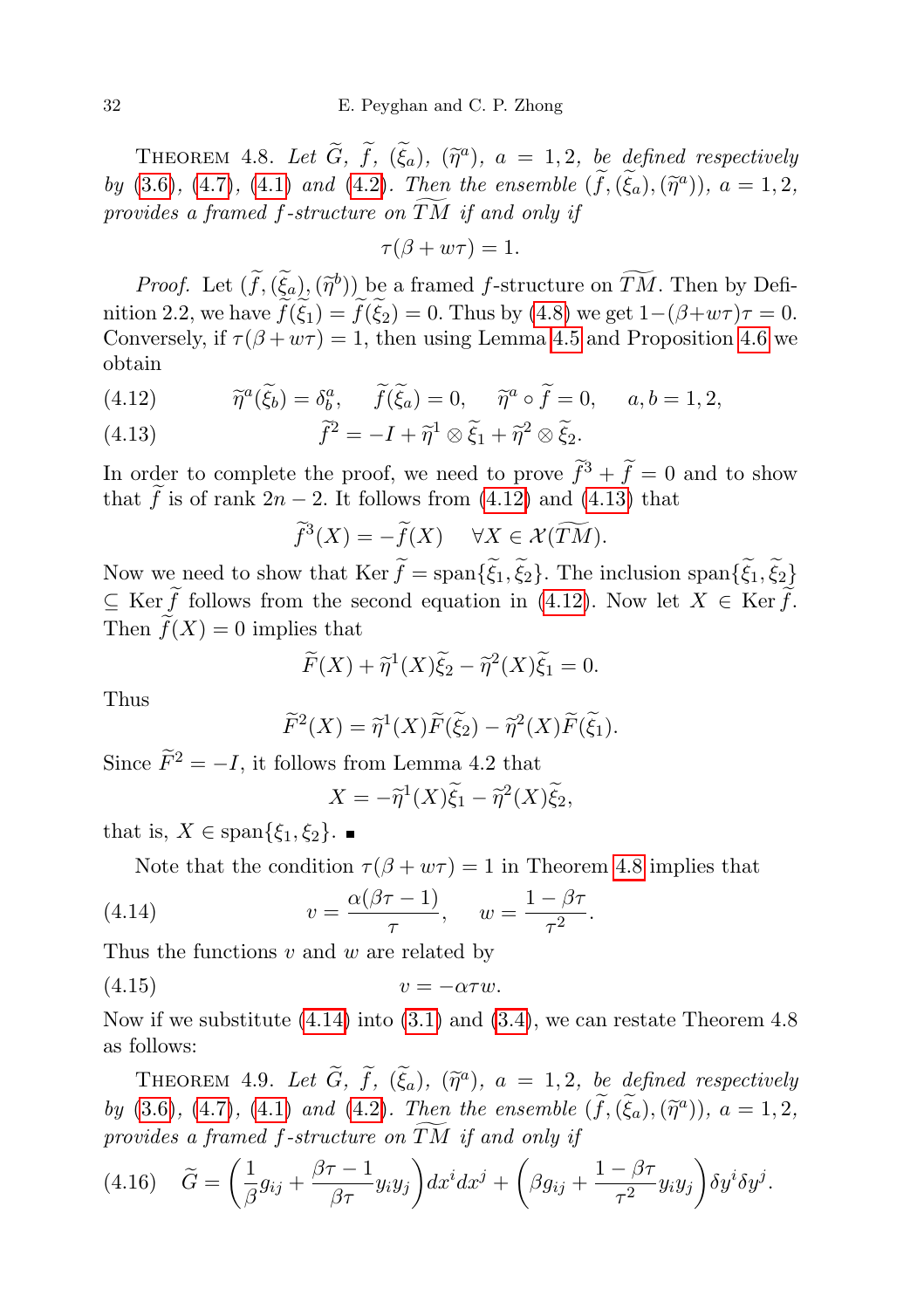COROLLARY 4.10. Assume that  $(\widetilde{f},(\widetilde{\xi}_a),(\widetilde{\eta}^a))$ ,  $a=1,2$ , provides a framed f-structure on  $\widetilde{TM}$ . Then<br> $\widetilde{G}(\widetilde{f}(X), \widetilde{f}(Y)) =$ 

$$
\widetilde{G}(\widetilde{f}(X),\widetilde{f}(Y)) = \widetilde{G}(X,Y) - \widetilde{\eta}^1(X)\widetilde{\eta}^1(Y) - \widetilde{\eta}^2(X)\widetilde{\eta}^2(Y)
$$

for  $X, Y \in \mathcal{X}(T\overline{M}).$ 

*Proof.* This follows from Proposition [4.7](#page-8-5) and Theorem 4.8.  $\blacksquare$ 

Now let the framed  $f$ - structure on  $TM$  be given by Theorem [4.8.](#page-8-1) Using [\(4.7\)](#page-8-0), we can get the local expression of  $\tilde{f}$  as follows:

(4.17) 
$$
\widetilde{f}(\delta_i) = -\frac{1}{\beta} \left( \delta_i^k - \frac{1}{\tau} y_i y^k \right) \dot{\partial}_k,
$$

(4.18) 
$$
\widetilde{f}(\dot{\partial}_i) = \beta \left(\delta_i^k - \frac{1}{\tau} y_i y^k\right) \delta_k.
$$

If we set  $\phi(X, Y) := \widetilde{G}(\widetilde{f}(X), Y)$  for  $X, Y \in \mathcal{X}(\widetilde{TM})$ , and use [\(4.17\)](#page-9-4) and [\(4.18\)](#page-9-4), we have

(4.19) 
$$
\phi(\delta_i, \dot{\partial}_j) = \widetilde{G}(\widetilde{f}(\delta_i), \dot{\partial}_j) = -g_{ij} + \frac{1}{\tau} y_i y_j,
$$

(4.20) 
$$
\phi(\dot{\partial}_i, \delta_j) = \widetilde{G}(\widetilde{f}(\dot{\partial}_i), \delta_j) = g_{ij} - \frac{1}{\tau} y_i y_j,
$$

(4.21) 
$$
\phi(\delta_i, \delta_j) = \phi(\dot{\partial}_i, \dot{\partial}_j) = 0.
$$

Using [\(4.19\)](#page-9-4)–[\(4.21\)](#page-9-4) we get  $\phi(X, Y) = -\phi(Y, X)$ . Thus  $\phi$  is a 2-form on  $\widetilde{TM}$ . On the other hand, by using [\(4.2\)](#page-7-1) we obtain

(4.22) 
$$
d\widetilde{\eta}^1(\delta_i, \dot{\partial}_j) = \delta_i \widetilde{\eta}^1(\dot{\partial}_j) - \dot{\partial}_j \widetilde{\eta}^1(\delta_i) = -\dot{\partial}_j y_i = -g_{ij}.
$$

Similarly we obtain

<span id="page-10-0"></span>(4.23) 
$$
d\tilde{\eta}^1(\dot{\partial}_i, \delta_j) = g_{ij}, \quad d\tilde{\eta}^1(\delta_i, \delta_j) = d\tilde{\eta}^1(\dot{\partial}_i, \dot{\partial}_j) = 0.
$$

Relations  $(4.19)$ – $(4.23)$  give us the following equality on TM:

<span id="page-10-1"></span>(4.24) 
$$
\phi = d\widetilde{\eta}^1 + \Omega, \text{ where } \Omega = \frac{1}{\tau} y_i y_j dx^i \wedge \delta y^j.
$$

5. Almost contact structure on the indicatrix bundle. In this section we assume that the framed  $f$ -structure on  $TM$  is given by Theorem [4.8.](#page-8-1) In this case,

$$
\widetilde{\xi}_1 = \frac{1}{\tau} \mathcal{S}, \quad \widetilde{\eta}^2 = \frac{1}{\tau} y_i \delta y^i.
$$

We shall prove that when we restrict the framed  $f$ -structure to the indicatrix bundle  $IM$ , we get a parameterized contact structure on  $IM$ . Moreover, we prove that the parameterized contact structure on  $IM$  is a Sasakian structure if and only if  $(M, F)$  is of constant flag curvature  $K = c \neq 0$ .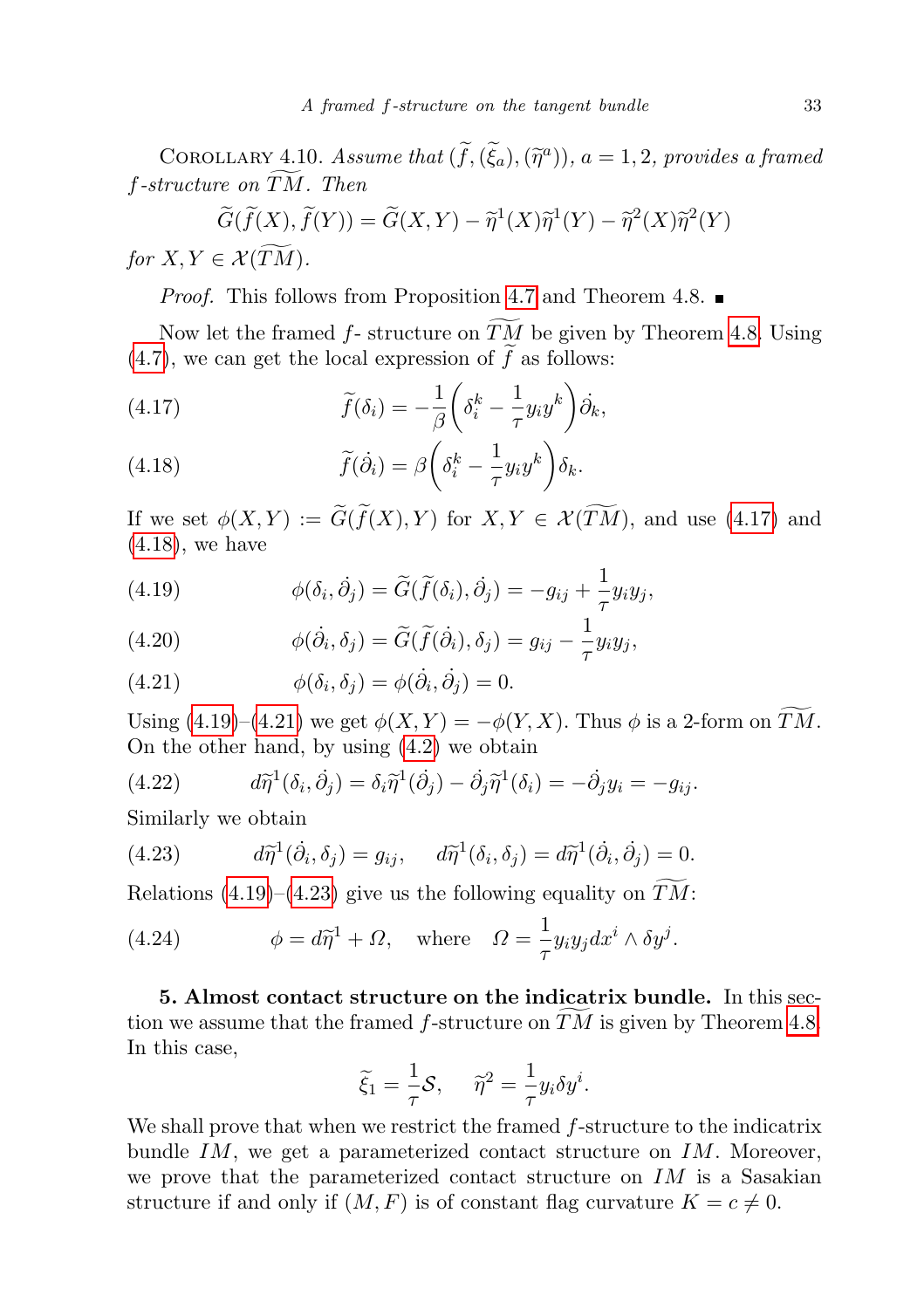Let  $IM$  be the indicatrix bundle of  $(M, F)$ , i.e.,

$$
IM = \{(x, y) \in \widetilde{TM} \mid F(x, y) = 1\},\
$$

which is a submanifold of dimension  $2n-1$  of  $\widetilde{TM}$ .

Note that  $\tilde{\xi}_2$  is a unit vector field on IM since  $\tilde{G}(\tilde{\xi}_2, \tilde{\xi}_2) = 1$ . It is easy to show that  $\widetilde{\xi}_2$  is a normal vector field on IM with respect to the metric  $\widetilde{G}$ . Indeed, if the local equations of  $IM$  in  $TM$  are given by

(5.1) 
$$
x^{i} = x^{i}(u^{\gamma}), \quad y^{i} = y^{i}(u^{\gamma}), \quad \gamma \in \{1, ..., 2m - 1\},\
$$

then we have

(5.2) 
$$
\frac{\partial F}{\partial x^i} \frac{\partial x^i}{\partial u^\gamma} + \frac{\partial F}{\partial y^i} \frac{\partial y^i}{\partial u^\gamma} = 0.
$$

Since F is a horizontal covariant constant, i.e.,  $\frac{\partial F}{\partial x^i} = N_i^k \frac{\partial F}{\partial y^k}$  we obtain

<span id="page-11-1"></span>(5.3) 
$$
\left(N_i^k \frac{\partial x^i}{\partial u^\gamma} + \frac{\partial y^k}{\partial u^\gamma}\right) \frac{\partial F}{\partial y^k} = 0.
$$

The natural frame field  $\{\partial/\partial u^{\gamma}\}\$  on IM is represented by

(5.4) 
$$
\frac{\partial}{\partial u^{\gamma}} = \frac{\partial x^{i}}{\partial u^{\gamma}} \frac{\partial}{\partial x^{i}} + \frac{\partial y^{i}}{\partial u^{\gamma}} \frac{\partial}{\partial y^{i}} = \frac{\partial x^{i}}{\partial u^{\gamma}} \delta_{i} + \left( N_{i}^{k} \frac{\partial x^{i}}{\partial u^{\gamma}} + \frac{\partial y^{k}}{\partial u^{\gamma}} \right) \frac{\partial}{\partial y^{k}}.
$$

Thus by [\(5.3\)](#page-11-1) and the condition  $\tau(\beta + w\tau) = 1$ , we have

(5.5) 
$$
\widetilde{G}\left(\frac{\partial}{\partial u^{\gamma}},\widetilde{\xi}_{2}\right)=\frac{1}{F}\left(N_{i}^{k}\frac{\partial x^{i}}{\partial u^{\gamma}}+\frac{\partial y^{k}}{\partial u^{\gamma}}\right)\frac{\partial F}{\partial y^{k}}=0,
$$

where we use the equality  $y_k/F = \partial F/\partial y^k$ . Therefore  $\tilde{\xi}_2$  is orthogonal to vectors that are tangent to IM. It is clear that the vector field  $\tilde{\xi}_1 = (1/\tau)y^i \delta_i$ is tangent to IM since  $\tilde{G}(\xi_1, \xi_2) = 0$ .

<span id="page-11-2"></span>Lemma 5.1. Let the framed f-structure be given by Theorem [4.8](#page-8-1). Then restricting to IM we have

$$
\widetilde{\xi}_1 = y^i \delta_i = \mathcal{S}, \quad \widetilde{\eta}^2 = 0, \quad \widetilde{f}(X) = \widetilde{F}(X) + \widetilde{\eta}^1(X) \widetilde{\xi}_2 \quad \text{for } X \in \mathcal{X}(IM).
$$

*Proof.* It is clear since  $\tau = F^2 = 1$  on *IM* and  $\tilde{\eta}^2(X) = \tilde{G}(X, \tilde{\xi}_2) = 0$ . This completes the proof. ■

Note that Corollary [4.10](#page-9-4) and Lemma [5.1](#page-11-2) implies the following theorem:

<span id="page-11-0"></span>Theorem 5.2. Let the framed f-structure be given by Theorem [4.8](#page-8-1). Then the triple  $(\tilde{f}, \tilde{\xi}_1, \tilde{\eta}^1)$  defines an almost contact structure on IM, that is,

$$
\widetilde{\eta}^1(\widetilde{\xi}_1) = 1, \quad \widetilde{f}(\widetilde{\xi}_1) = 0, \quad \widetilde{\eta}^1 \circ \widetilde{f} = 0,
$$

$$
\widetilde{f}^2 = -I + \widetilde{\eta}^1 \otimes \widetilde{\xi}_1,
$$

$$
\widetilde{f}^3 + \widetilde{f} = 0, \quad \text{rank } \widetilde{f} = 2n - 2.
$$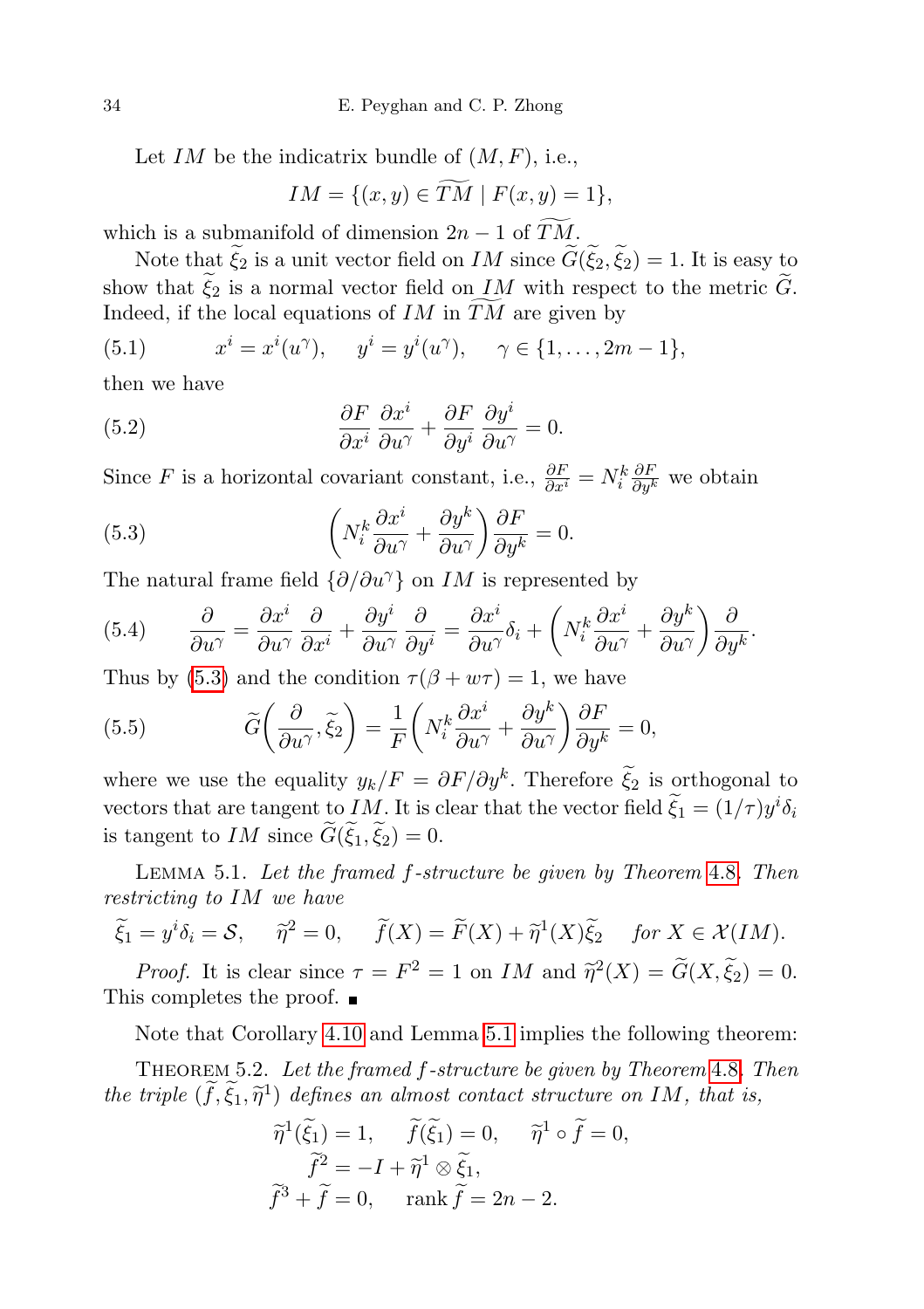Note that  $\tau = 1$  on IM, thus by [\(1.2\)](#page-1-0) we have

(5.6) 
$$
\widetilde{G} = \frac{1}{\beta} [g_{ij} + (\beta - 1) y_i y_j] dx^i dx^j + [\beta g_{ij} + (1 - \beta) y_i y_j] \delta y^i \delta y^j.
$$

By Corollary [4.10,](#page-9-4) we have

THEOREM 5.3. Let  $\tilde{G}$  be the Riemannian metric given by [\(1.2\)](#page-1-0). Then

$$
\widetilde{G}(\widetilde{f}(X),\widetilde{f}(Y))=\widetilde{G}(X,Y)-\widetilde{\eta}^1(X)\widetilde{\eta}^1(Y) \quad \text{ for } X,Y\in \mathcal{X}(IM).
$$

One can check that  $\{\delta_i, f(\delta_j)\}, j = 1, \ldots, n-1$ , is a local frame on a neighborhood U of the point  $(x, y) = (x^1, \ldots, x^n, y^1, \ldots, y^n) \in IM$  with  $y^n \neq 0$ . Since points like  $(x, 0)$  are not in IM, one may always consider such a local frame. Let  $\phi(X, Y) = \widetilde{G}(\widetilde{f}(X), Y)$  be the 2-form associated to the almost contact structure  $(\tilde{f}, \tilde{\xi}_1, \tilde{\eta}^1, \tilde{G})$  on IM. By using [\(4.24\)](#page-10-1) we<br>have  $\phi = d\tilde{\eta}^1 + Q$  where  $Q = \frac{1}{2}u^2u^2dx^i \wedge \delta u^j$ . Now we show that Q is have  $\phi = d\tilde{\eta}^1 + \Omega$ , where  $\Omega = \frac{1}{\tau}$  $\frac{1}{\tau} y_i y_j dx^i \wedge \delta y^j$ . Now we show that  $\Omega$  is zero on IM. Since  $\{\delta_i, \tilde{f}(\delta_j)\}_{j=1}^{n-1}$  is a local frame on a neighborhood U of  $(x, y) = (x^1, \ldots, x^n, y^1, \ldots, y^n) \in IM$  with  $y^n \neq 0$ , it is sufficient to prove  $\Omega(\delta_i, f(\delta_j)) = \Omega(\delta_i, \delta_j) = \Omega(f(\delta_i), f(\delta_j)) = 0$ . By the definition of  $\Omega$ , it is easy to see that  $\Omega(\delta_i, \delta_j) = \Omega(f(\delta_i), f(\delta_j)) = 0$ . But from [\(4.17\)](#page-9-4) we obtain

$$
\Omega(\delta_i, \tilde{f}(\delta_j)) = -\frac{1}{\beta} (\delta_j^k - y_j y^k) \Omega(\delta_i, \dot{\partial}_k)
$$
  
= 
$$
-\frac{1}{\beta} (\delta_j^k - y_j y^k) y_i y_k = -\frac{1}{\beta} (y_i y_j - y_j y_i) = 0.
$$

Therefore  $\Omega(X, Y) = 0$  for all  $X, Y \in \mathcal{X}(IM)$  and consequently by using  $(4.24)$  we deduce that  $\phi(X, Y) = d\tilde{\eta}^1(X, Y)$  for all  $X, Y \in \mathcal{X}(IM)$ . Substituting  $\beta = 1/\sqrt{|g|}$  with  $g \neq 0$  a constant into  $(1, 3)$  we obtain the following tuting  $\beta = 1/\sqrt{|c|}$  with  $c \neq 0$  a constant into [\(1.3\)](#page-1-1), we obtain the following theorem.

<span id="page-12-0"></span>THEOREM 5.4. Let  $(M, F)$  be a Finsler manifold endowed with the Chern– Rund connection  $\nabla$ . Let also  $c \neq 0$  be a parameter and

(5.7)  
\n
$$
\widetilde{G} = \sqrt{|c|} \left[ g_{ij} + \left( \frac{1}{\sqrt{|c|}} - 1 \right) y_i y_j \right] dx^i dx^j + \left[ \frac{1}{\sqrt{|c|}} g_{ij} + \left( 1 - \frac{1}{\sqrt{|c|}} \right) y_i y_j \right] \delta y^i \delta y^j
$$

be the Riemannian metric on IM. Then  $(IM, \tilde{f}, \tilde{\xi}_1, \tilde{\eta}^1, \tilde{G})$  is a contact Riemannian manifold mannian manifold.

Let  $(\tilde{f}, \tilde{\xi}_1, \tilde{\eta}^1)$  be the contact structure on IM and  $N_{\tilde{f}}$  be the Nijenhuis tensor field of  $\tilde{f}$ . The contact structure  $(\tilde{f}, \tilde{\xi}_1, \tilde{\eta}^1)$  is called *normal* if  $N := N + 2J\tilde{\omega}$  $N_{\tilde{f}} + 2d\tilde{\eta}^1 \otimes \tilde{\xi}_1 = 0$ , and Sasakian if it is normal and  $\phi = d\tilde{\eta}^1$ .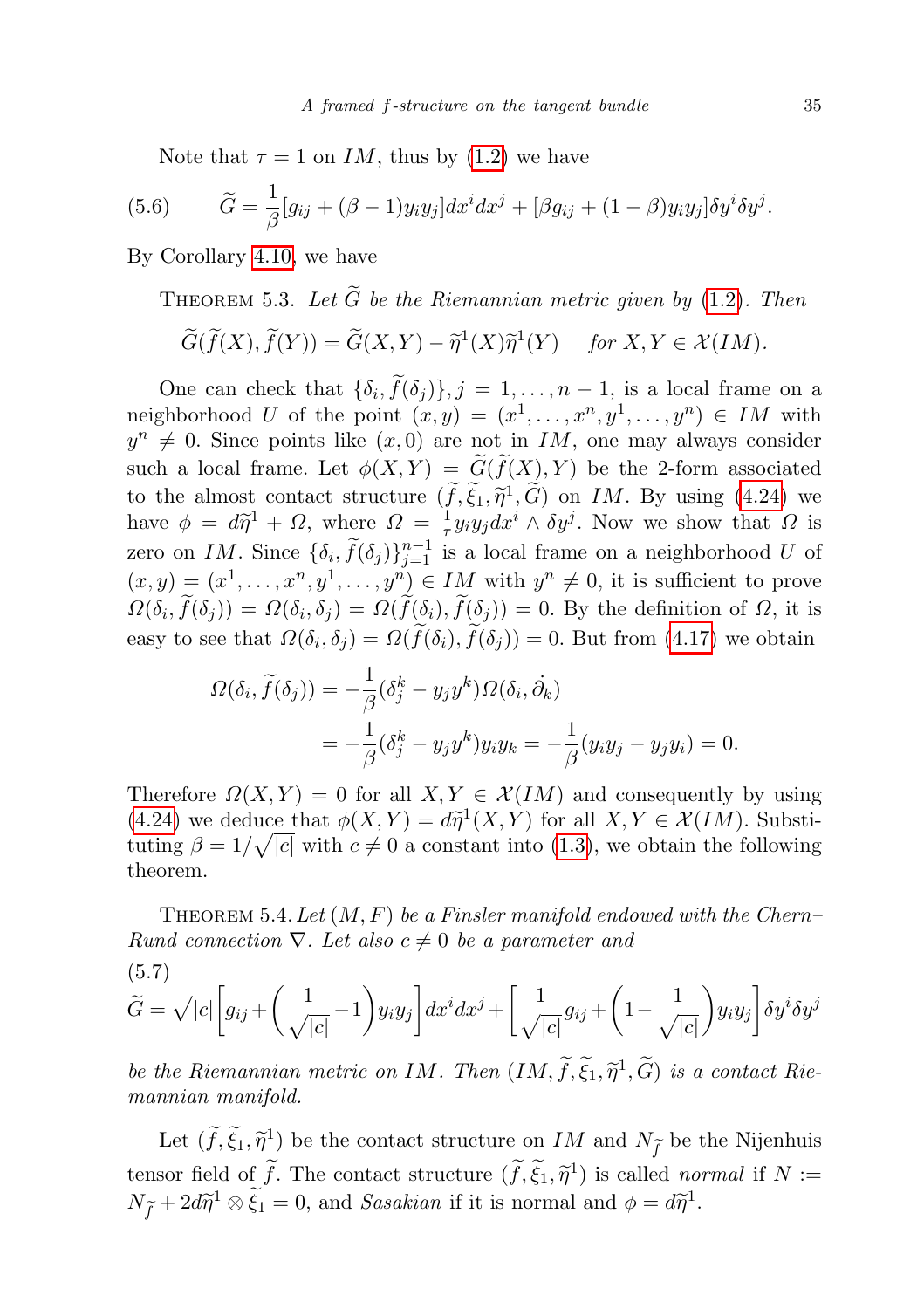Note that if  $d\tilde{\eta}^1(\delta_i, \delta_j) = 0$ , then  $N(\delta_i, \delta_j) = N_{\tilde{f}}(\delta_i, \delta_j)$ . By the definition of Nijenhuis tensor field we have

$$
N_{\widetilde{f}}(\delta_i,\delta_j) = [\widetilde{f}(\delta_i),\widetilde{f}(\delta_j)] - \widetilde{f}[\widetilde{f}(\delta_i),\delta_j] - \widetilde{f}[\delta_i,\widetilde{f}(\delta_j)] + \widetilde{f}^2[\delta_i,\delta_j].
$$

By a direct calculation one gets

$$
[\widetilde{f}(\delta_i), \widetilde{f}(\delta_j)] = \frac{1}{\beta^2} (y_i \delta_j^k - y_j \delta_i^k) \dot{\partial}_k,
$$

$$
\widetilde{f}^2[\delta_i, \delta_j] = (R^k_{ij} - R_{tij} y^t y^k) \dot{\partial}_k,
$$

$$
\widetilde{f}[\widetilde{f}(\delta_i), \delta_j] + \widetilde{f}[\delta_i, \widetilde{f}(\delta_j)] = 0.
$$

Thus we obtain

<span id="page-13-1"></span>
$$
N(\delta_i, \delta_j) = N_{\bar{f}}(\delta_i, \delta_j) = \left[\frac{1}{\beta^2}(y_i \delta_j^k - y_j \delta_i^k) + R_{ij}^k - R_{tij}y^t y^k\right] \delta_k.
$$

Therefore  $N(\delta_i, \delta_j) = 0$  is equivalent to

(5.8) 
$$
\frac{1}{\beta^2} (y_i \delta_j^k - y_j \delta_i^k) + R_{ij}^k - R_{tij} y^t y^k = 0.
$$

Contracting  $(5.8)$  with  $g_{kl}$  we get

(5.9) 
$$
R_{lij} = R_{tij}y^{t}y_{l} - \frac{1}{\beta^{2}}(y_{i}g_{jl} - y_{j}g_{il}).
$$

Since  $R_{tij}y^t y^j = R_{ti}y^t = 0$ , thus the flag curvature  $K(y, V)$  of  $(M, F)$  is

$$
K(y, V) = \frac{R_{li}V^lV^i}{(g_{li} - y_ly_i)V^lV^i} = \frac{-\frac{1}{\beta^2}(y_iy_l - g_{il})V^lV^i}{(g_{li} - y_ly_i)V^lV^i} = \frac{1}{\beta^2}.
$$

Note that the vanishing of  $N(\delta_i, \delta_j)$  also implies the vanishing of  $N(f(\delta_i), \delta_j)$  $f(\delta_j)$  and  $N(\delta_i, \tilde{f}(\delta_j))$ . Thus if we take  $\beta = 1/\sqrt{|c|}$  with  $c \neq 0$  a constant, we obtain the following theorem.

<span id="page-13-0"></span>THEOREM 5.5. Let  $(M, F)$  be a Finsler manifold endowed with the Chern– Rund connection  $\nabla$ . Let also  $c \neq 0$  be a parameter and  $(5.10)$ 

$$
\widetilde{G} = \sqrt{|c|} \left[ g_{ij} + \left( \frac{1}{\sqrt{|c|}} - 1 \right) y_i y_j \right] dx^i dx^j + \left[ \frac{1}{\sqrt{|c|}} g_{ij} + \left( 1 - \frac{1}{\sqrt{|c|}} \right) y_i y_j \right] \delta y^i \delta y^j
$$

be the Riemannian metric on IM. Then  $(IM, \tilde{f}, \tilde{\xi}_1, \tilde{\eta}^1, \tilde{G})$  is a Sasakian<br>menifold if and only if  $(M, F)$  is at constant flag cyrryature  $K - c$ manifold if and only if  $(M, F)$  is of constant flag curvature  $K = c$ .

If  $c=\pm 1$ , then using [\(1.3\)](#page-1-1) we get the following Sasaki–Finsler metric  $\tilde{G}_S$ , which was also studied in [\[BF\]](#page-17-0):

<span id="page-13-2"></span>(5.11) 
$$
\widetilde{G}_S = g_{ij} dx^i dx^j + g_{ij} \delta y^i \delta y^j.
$$

Thus by Theorem [5.5](#page-13-0) we have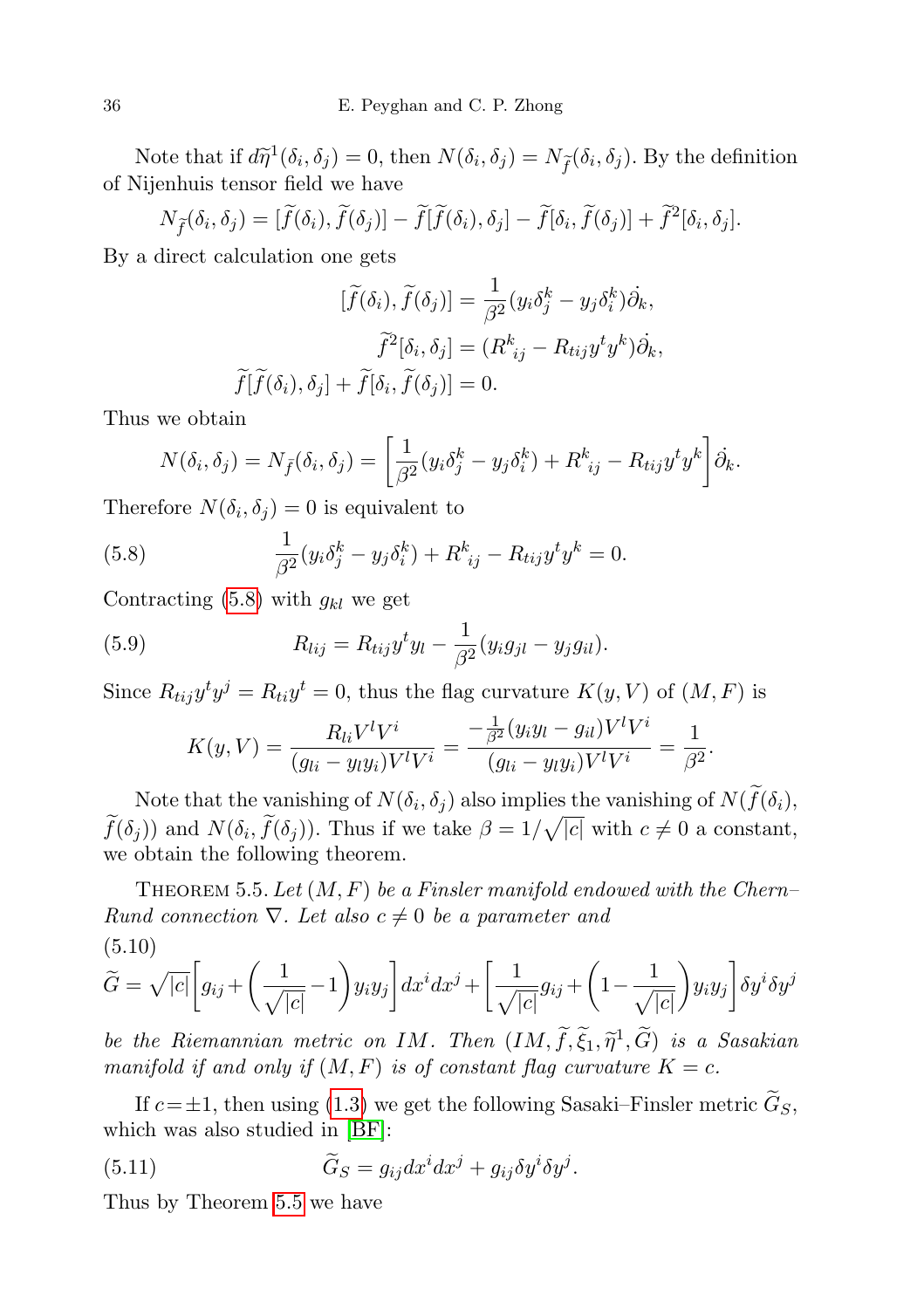COROLLARY 5.6. Let  $(M, F)$  be a Finsler manifold endowed with the Chern–Rund connection  $\nabla$ . Then  $(IM, \tilde{f}, \tilde{\xi}_1, \tilde{\eta}^1, \tilde{G}_S)$  is a Sasakian manifold<br>if and only if  $(M, F)$  is of constant flag curvature  $K = +1$ if and only if  $(M, F)$  is of constant flag curvature  $K = \pm 1$ .

**6. The Riemannian curvature of**  $\widetilde{G}_S$ **.** In this section, we shall give an application of the Sasaki–Finsler metric [\(5.11\)](#page-13-2), which is the special case of  $\tilde{G}$ , i.e.,  $\beta = 1$  and  $\tau = 1$ . We first derive the curvature  $R(X, Y)$ S for  $X, Y \in$  $\mathcal{X}(TM)$ , where  $R(\cdot, \cdot)$  is the curvature operator of the Sasaki–Finsler metric [\(5.11\)](#page-13-2) and  $S = y^{i} \delta_{i}$  is the geodesic spray field of F. Using the local formula for  $R(X, Y)$ S, we show at the end of this section that IM endowed with the contact Riemannian metric structure  $(f, \xi_1, \tilde{\eta}^1, \tilde{G}_S)$  is locally isometric<br>to  $F^n \times S^{n-1}(A)$  for  $n > 2$  and flat for  $n = 2$  if the Finsler metric E comes to  $E^n \times S^{n-1}(4)$  for  $n > 2$  and flat for  $n = 2$  if the Finsler metric F comes from a locally flat Riemannian metric on M.

If we denote by  $g_{jk;l} := \delta_l(g_{jk}) - g_{sk}G^s_{jl} - g_{js}G^s_{kl}$  the horizontal covariant derivative of  $g_{ik}$  with respect to the Berwald connection of  $(M, F)$ , then we have

<span id="page-14-0"></span>LEMMA 6.1 ([\[A2\]](#page-17-10), [\[BF\]](#page-17-0)). In terms of the adapted frames  $\{\delta_i, \dot{\partial}_i\}$  on  $\widetilde{TM}$ , the Levi-Civita connection D associated to the Sasaki–Finsler metric  $\tilde{G}_S$  is given by

$$
D_{\delta_k}\delta_j = A^i_{j;k}\delta_i + A^i_{jk}\dot{\partial}_i,
$$
  
\n
$$
D_{\delta_k}\dot{\partial}_j = B^i_{j;k}\delta_i + B^i_{jk}\dot{\partial}_i,
$$
  
\n
$$
D_{\dot{\partial}_k}\dot{\partial}_j = E^i_{j;k}\delta_i + E^i_{jk}\dot{\partial}_i,
$$

where

(6.1) 
$$
A^i_{j;k} = \Gamma^i_{jk}, \quad A^i_{jk} = -\left(C^i_{jk} + \frac{1}{2}R^i_{jk}\right),
$$

(6.2) 
$$
B_{j;k}^i = C_{jk}^i + \frac{1}{2}g^{il}R_{jlk}, \qquad B_{jk}^i = \Gamma_{jk}^i,
$$

(6.3) 
$$
E_{j,k}^i = -\frac{1}{2}g^{il}g_{jk;l}, \quad E_{jk}^i = C_{jk}^i.
$$

THEOREM 6.2. In terms of the adapted frame  $\{\delta_i, \dot{\partial}_i\}$ , the curvature operator  $R(\cdot, \cdot)$ S of the Levi-Civita connection D associated to the Sasaki-Finsler metric  $\widetilde{G}_S$  is given by

<span id="page-14-1"></span>(6.4) 
$$
R(\delta_i, \delta_j)S = \left(\frac{1}{2}(R^s{}_jC^k_{si} - R^s{}_iC^k_{sj}) + \frac{1}{4}g^{kt}(R_{sti}R^s{}_j - R_{stj}R^s{}_i) - R^k{}_{ij} - \frac{1}{2}g^{kt}R^l{}_{ij}R_{lt}\right)\delta_k + \frac{1}{2}(R^k{}_{j|i} - R^k{}_{i|j})\dot{\partial}_k,
$$

<span id="page-14-2"></span>(6.5) 
$$
R(\dot{\partial}_i, \dot{\partial}_j)S = \frac{1}{2} \{ g^{kl} y^s [\dot{\partial}_i (R_{jls}) - \dot{\partial}_j (R_{ils})] - (C_i^{lk} R_{jl} - C_j^{lk} R_{il}) + \frac{1}{2} g^{tl} g^{kr} (R_{jl} R_{irt} - R_{il} R_{jrt}) \} \delta_k - \frac{1}{2} (R_{jl} L_i^{lk} - R_{il} L_j^{lk}) \dot{\partial}_k,
$$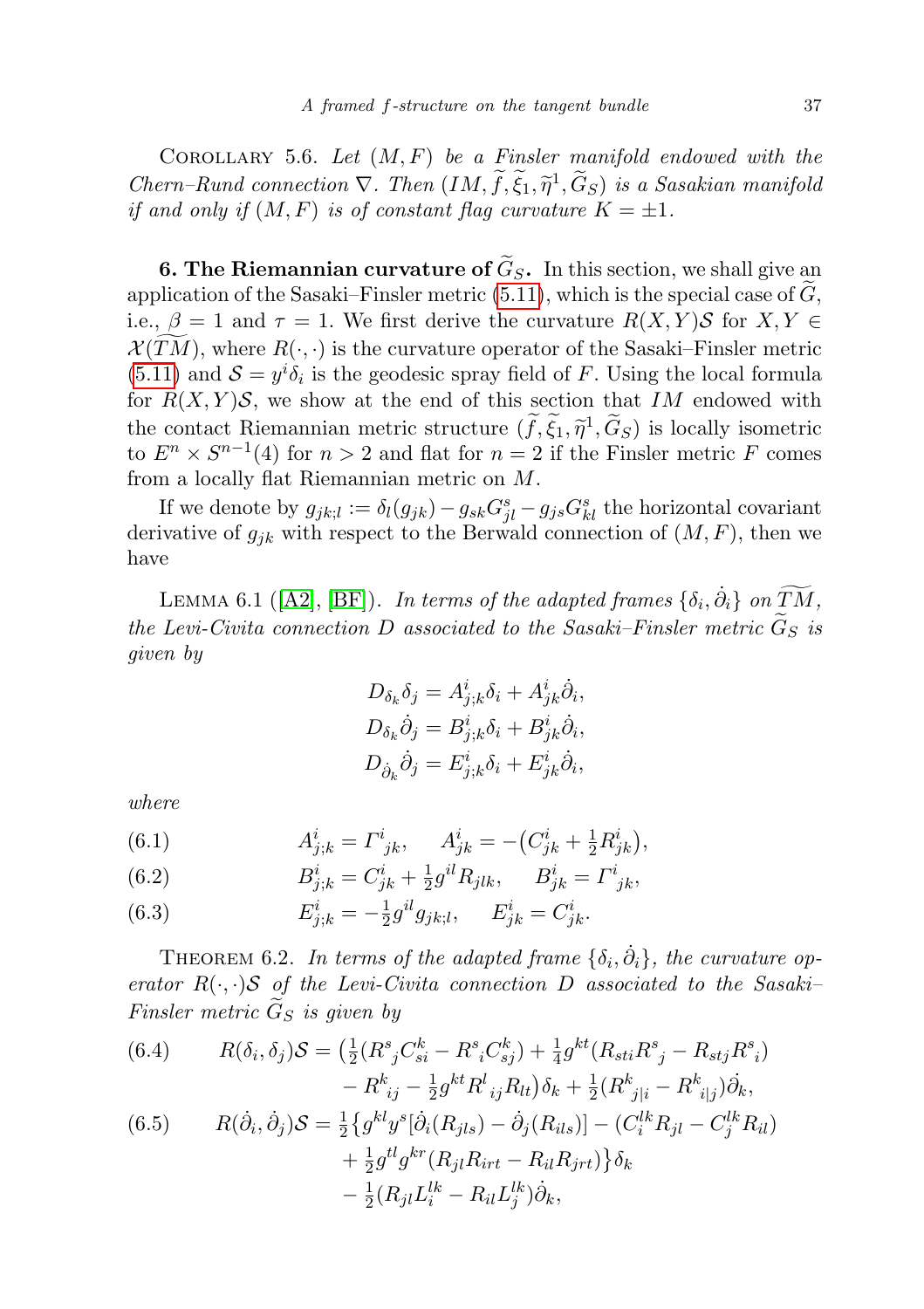38 E. Peyghan and C. P. Zhong

<span id="page-15-0"></span>(6.6) 
$$
R(\delta_i, \dot{\partial}_j)S = \left(-L_{ji}^k + \frac{1}{2}g^{kl}R_{jl|i} - \frac{1}{4}R_{ij}^s g^{kl}g_{rj}L_{sl}^r - \frac{1}{2}g^{kt}R_{lt}L_{ij}^l - \frac{1}{4}g^{kt}R_{li}L_{ij}^l\right) \delta_k - \left[C_{ji}^k + \frac{1}{2}y^l\dot{\partial}_j(R_{il}^k) + \frac{1}{2}R_{jl}C_i^{lk} + \frac{1}{4}g^{tl}R_{jl}R_{ti}^k + \frac{1}{2}R_{ij}^sC_{sj}^k\right]\dot{\partial}_k.
$$

*Proof.* Note that  $\nabla$  is torsion free and  $\xi_1 = S = y^k \delta_k$ . Thus by using Lemma [6.1](#page-14-0) we get

<span id="page-15-1"></span>(6.7) 
$$
D_{\delta_j} S = \frac{1}{2} R^k_{\ j} \dot{\partial}_k
$$

and

(6.8) 
$$
D_{\left[\delta_i,\delta_j\right]}S = \left(R^k_{\ ij} + \frac{1}{2}R^l_{\ ij}g^{kt}R_{lt}\right)\delta_k.
$$

Since  $R(\delta_i, \delta_j)S = D_{\delta_i}D_{\delta_j}S - D_{\delta_j}D_{\delta_i}S - D_{[\delta_i, \delta_j]}S$ , we get

$$
R(\delta_i, \delta_j)S = \frac{1}{2}\delta_i(R^k_j)\dot{\partial}_k + \frac{1}{2}R^s_j[(C^k_{si} + \frac{1}{2}g^{kt}R_{sti})\delta_k + \Gamma^k_{si}\dot{\partial}_k] - \frac{1}{2}\delta_j(R^k_i)\dot{\partial}_k - \frac{1}{2}R^s_i[(C^k_{sj} + \frac{1}{2}g^{kt}R_{stj})\delta_k + \Gamma^k_{sj}\dot{\partial}_k] - (R^k_{ij} + \frac{1}{2}R^l_{ij}g^{kt}R_{lt})\delta_k.
$$

It is clear that

$$
\frac{1}{2}[\delta_i(R^k_{\ j}) + R^s_{\ j} \Gamma^k_{\ s i} - \delta_j(R^k_{\ i}) - R^s_{\ i} \Gamma^k_{\ s j}] = \frac{1}{2}(R^k_{\ j|i} - R^k_{\ i|j})
$$

and

$$
\frac{1}{2}R^s_j(C_{si}^k + \frac{1}{2}g^{kt}R_{sti}) - \frac{1}{2}R^s_i(C_{sj}^k + \frac{1}{2}g^{kt}R_{stj}) - (R^k_{ij} + \frac{1}{2}R^l_{ij}g^{kt}R_{lt})
$$
  
=  $\frac{1}{2}(R^s_jC_{si}^k - R^s_iC_{sj}^k) + \frac{1}{4}g^{kt}(R_{sti}R^s_j - R_{stj}R^s_i) - R^k_{ij} - \frac{1}{2}g^{kt}R^l_{ij}R_{lt}.$ 

Thus we obtain [\(6.4\)](#page-14-1).

<span id="page-15-2"></span>Next we prove [\(6.5\)](#page-14-2). It is easy to check that

(6.9) 
$$
D_{\dot{\partial}_j} S = \delta_j + \frac{1}{2} g^{il} R_{jl} \delta_i.
$$

Thus

$$
D_{\dot{\partial}_{i}}D_{\dot{\partial}_{j}}\mathcal{S} = D_{\delta_{j}}\dot{\partial}_{i} + [\dot{\partial}_{i}, \delta_{j}] + \frac{1}{2}\dot{\partial}_{i}(g^{tl}R_{jl})\delta_{t} + \frac{1}{2}g^{tl}R_{jl}\{D_{\delta_{t}}\dot{\partial}_{i} + [\dot{\partial}_{i}, \delta_{t}]\}
$$
  
\n
$$
= [C_{ij}^{k} + \frac{1}{2}g^{kl}R_{ilj} + \frac{1}{2}\dot{\partial}_{i}(g^{kl}R_{jl}) + \frac{1}{2}g^{tl}R_{jl}(C_{it}^{k} + \frac{1}{2}g^{kr}R_{irt})]\delta_{k}
$$
  
\n
$$
- (L_{ij}^{k} + \frac{1}{2}g^{tl}R_{jl}L_{it}^{k})\dot{\partial}_{k}
$$
  
\n
$$
= [C_{ij}^{k} + \frac{1}{2}(g^{kl}R_{ilj} - C_{i}^{lk}R_{jl} + g^{kl}\dot{\partial}_{i}(R_{jl})) + \frac{1}{4}g^{tl}g^{kr}R_{jl}R_{irt}]\delta_{k}
$$
  
\n
$$
- (L_{ij}^{k} + \frac{1}{2}R_{jl}L_{i}^{lk})\dot{\partial}_{k},
$$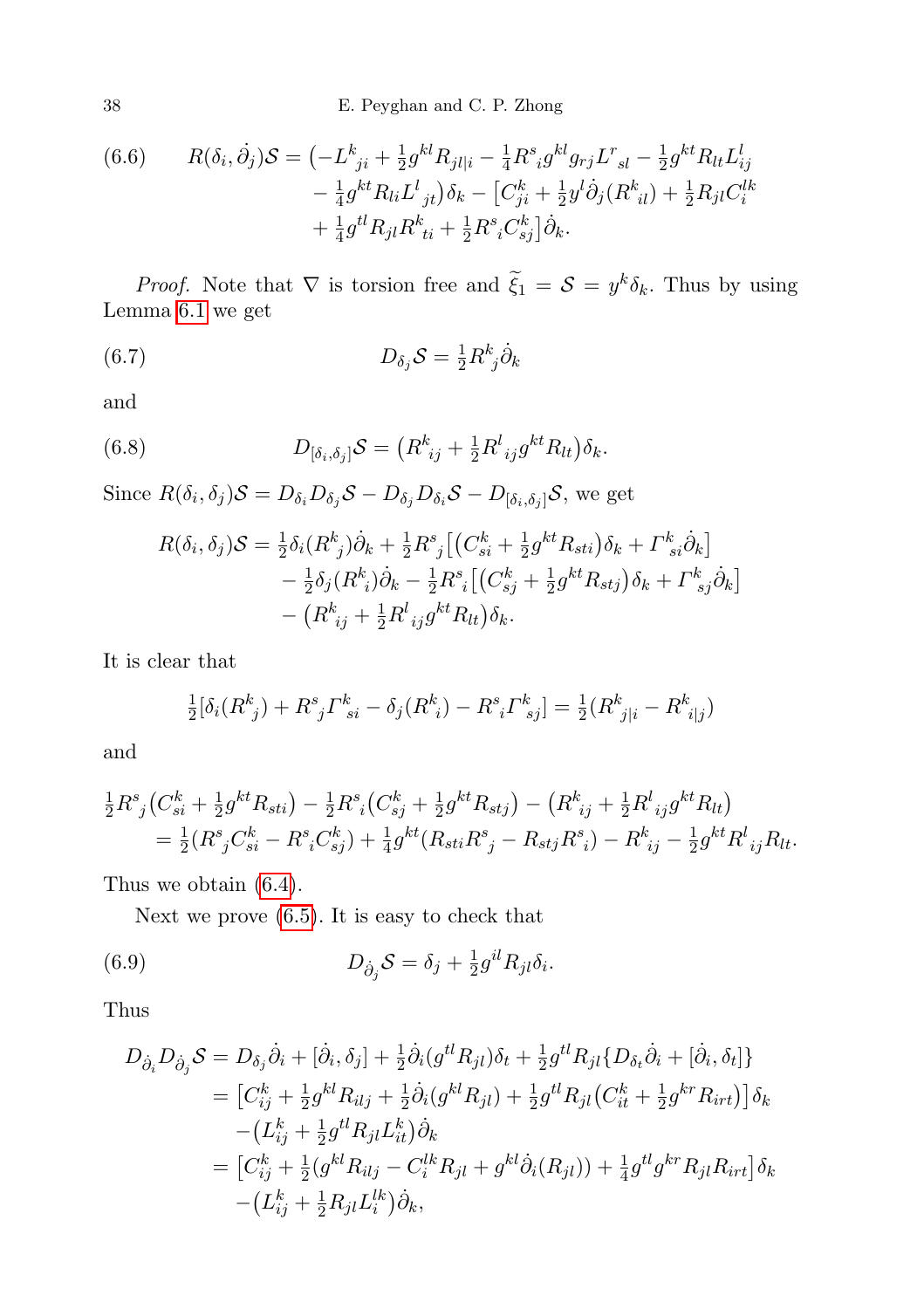where we denote  $C_i^{lk} := g^{lt} C_{ti}^k$  and  $L_i^{lk} := g^{tl} L_{it}^k$ . Therefore,

$$
R(\dot{\partial}_{i}, \dot{\partial}_{j})S = \frac{1}{2} \{ g^{kl}(R_{ilj} - R_{jli}) - (C_{i}^{lk} R_{jl} - C_{j}^{lk} R_{il})
$$
  
+  $g^{kl}[\dot{\partial}_{i}(R_{jl}) - \dot{\partial}_{j}(R_{il})] + \frac{1}{2} g^{tl} g^{kr}(R_{jl} R_{irt} - R_{il} R_{jrt}) \} \delta_{k}$   
-  $\frac{1}{2} (R_{jl} L_{i}^{lk} - R_{il} L_{j}^{lk}) \dot{\partial}_{k}$   
=  $\frac{1}{2} \{ g^{kl} g^{s} [\dot{\partial}_{i}(R_{jls}) - \dot{\partial}_{j}(R_{ils})] - (C_{i}^{lk} R_{jl} - C_{j}^{lk} R_{il})$   
+  $\frac{1}{2} g^{tl} g^{kr}(R_{jl} R_{irt} - R_{il} R_{jrt}) \} \delta_{k} - \frac{1}{2} (R_{jl} L_{i}^{lk} - R_{il} L_{j}^{lk}) \dot{\partial}_{k}.$ 

Now we prove  $(6.6)$ . It follows from  $(6.7)$  and  $(6.9)$  that

$$
R(\delta_i, \dot{\partial}_j) S = D_{\delta_i} (\delta_j + \frac{1}{2} g^{tl} R_{jl} \delta_t) - \frac{1}{2} D_{\dot{\partial}_j} (R^k_i \dot{\partial}_k) - G^l_{ji} D_{\dot{\partial}_l} \tilde{\xi}_1 = \Gamma^k_{ji} \delta_k - (C^k_{ji} + \frac{1}{2} R^k_{ji}) \dot{\partial}_k + \frac{1}{2} \delta_i (g^{kl} R_{jl}) \delta_k + \frac{1}{2} g^{tl} R_{jl} [\Gamma^k_{ti} \delta_k - (C^k_{ti} + \frac{1}{2} R^k_{ti}) \dot{\partial}_k] - \frac{1}{2} \dot{\partial}_j (R^k_i) \dot{\partial}_k - \frac{1}{2} R^s_i \left( -\frac{1}{2} g^{kl} g_{sj;l} \delta_k + C^k_{sj} \dot{\partial}_k \right) - G^k_{ji} \delta_k - \frac{1}{2} G^l_{ij} g^{kt} R_{lt} \delta_k.
$$

Since  $\delta_i(g_{st}) = g_{rt}\Gamma^r_{si} + g_{sr}\Gamma^r_{ti}$ , we have

$$
\delta_i(g^{kl}R_{jl}) = -g^{ks}g^{lt}\delta_i(g_{st})R_{jl} + g^{kl}\delta_i(R_{jl}) \n= -(g^{ks}\Gamma^l_{si} + g^{lt}\Gamma^k_{ti})R_{jl} + g^{kl}\delta_i(R_{jl}).
$$

Thus

$$
R(\delta_i, \dot{\partial}_j)S = \left[ \Gamma^k_{\ j i} - \frac{1}{2} (g^{ks} \Gamma^l_{\ s i} + g^{lt} \Gamma^k_{\ t i}) R_{jl} + \frac{1}{2} g^{kl} \delta_i (R_{jl}) + \frac{1}{2} g^{tl} R_{jl} \Gamma^k_{\ t i} \right. \\ \left. + \frac{1}{4} R^s_{\ i} g^{kl} g_{sj;l} - G^k_{ji} - \frac{1}{2} G^l_{ij} g^{kt} R_{lt} \right] \delta_k \\ \left. - \left[ (C^k_{ji} + \frac{1}{2} R^k_{\ j i}) + \frac{1}{2} R_{jl} C^{lk}_{i} \right. \\ \left. + \frac{1}{4} g^{tl} R_{jl} R^k_{\ t i} + \frac{1}{2} \dot{\partial}_j (R^k_{\ i}) + \frac{1}{2} R^s_{\ i} C^k_{sj} \right] \dot{\partial}_k \\ \left. = \left( -L^k_{\ j i} + \frac{1}{2} g^{kl} R_{jl|i} - \frac{1}{4} R^s_{\ i} g^{kl} g_{rj} L^r_{\ sl} \right. \\ \left. - \frac{1}{2} g^{kt} R_{lt} L^l_{ij} - \frac{1}{4} g^{kt} R_{li} L^l_{\ j t} \right) \delta_k \\ \left. - \left[ C^k_{ji} + \frac{1}{2} g^{lj} \dot{\partial}_j (R^k_{\ ii}) + \frac{1}{2} R_{jl} C^{lk}_i + \frac{1}{4} g^{tl} R_{jl} R^k_{\ t i} + \frac{1}{2} R^s_i C^k_{sj} \right] \dot{\partial}_k .
$$

<span id="page-16-0"></span>THEOREM 6.3. Let  $(M, F)$  be a Finsler manifold and  $R(\cdot, \cdot)$ S be the curvature operator of the Sasaki–Finsler metric

$$
\widetilde{G}_S = g_{ij} dx^i dx^j + g_{ij} \delta y^i \delta y^j.
$$

Then

$$
R(X,Y)\mathcal{S} = 0 \quad \forall X, Y \in \mathcal{X}(TM)
$$

if and only if  $(M, F)$  is a locally flat Riemannian manifold.

*Proof.* Let  $(M, F)$  be a locally flat Riemannian manifold. Then  $C^i_{jk} = 0,$   $R^i_{\ j} = 0,$   $R^i_{\ jk} = 0,$   $R_{ijk} = 0,$   $R_{ij} = 0,$   $L^k_{ji} = 0.$  ä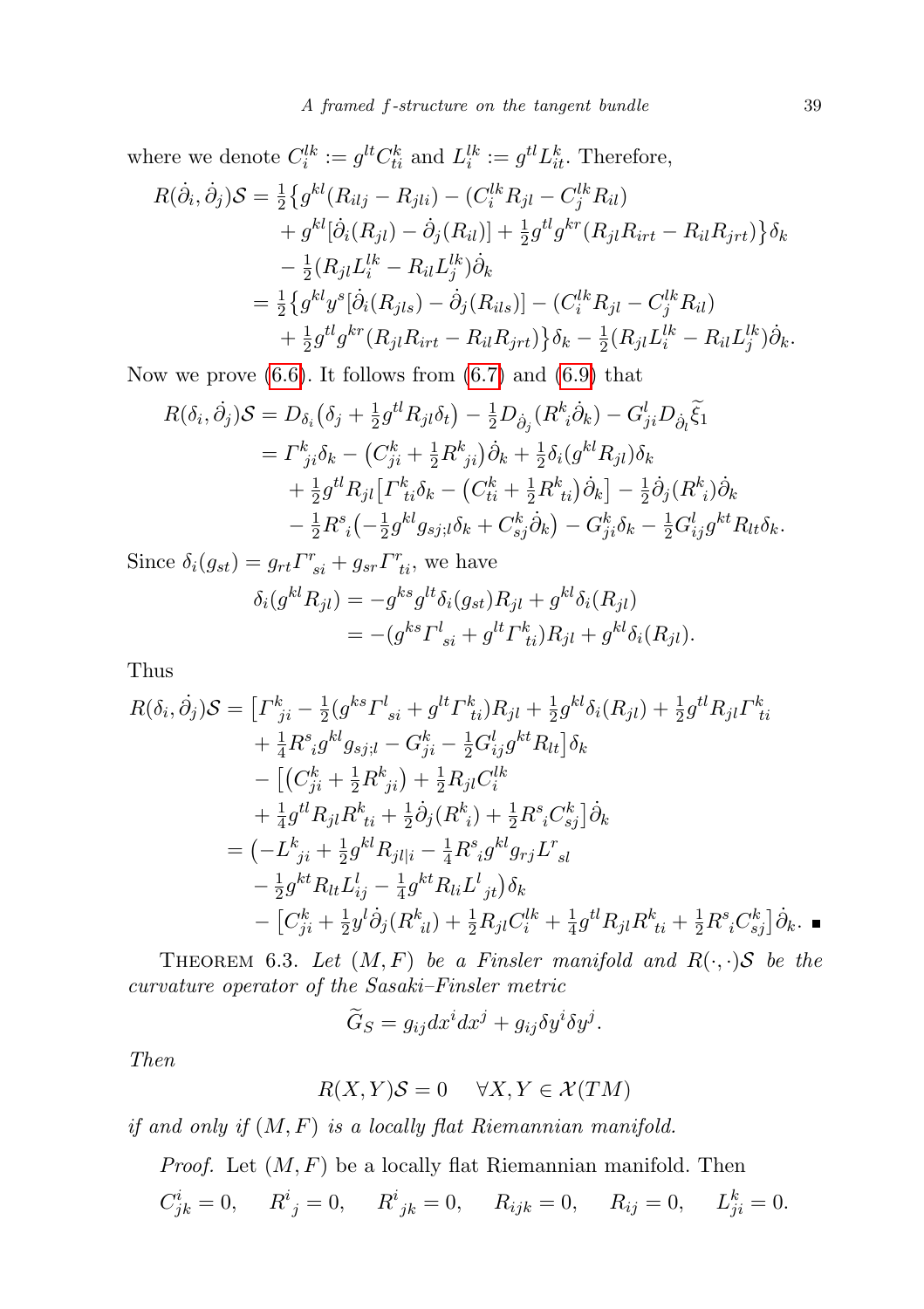Thus using  $(6.4)$ – $(6.6)$ , we obtain

<span id="page-17-11"></span>
$$
R(\delta_i, \delta_j)S = R(\dot{\partial}_i, \dot{\partial}_j)S = R(\delta_i, \dot{\partial}_j)S = 0,
$$

which implies that  $R(X, Y)S = 0$  for all  $X, Y \in \mathcal{X}(TM)$ . Conversely, if  $R(X, Y)S = 0$  then by using [\(6.6\)](#page-15-0) we obtain

(6.10) 
$$
C_{ji}^k + \frac{1}{2}y^l \dot{\partial}_j (R_{il}^k) + \frac{1}{2} R_{jl} C_i^{lk} + \frac{1}{4} g^{tl} R_{jl} R_{ti}^k + \frac{1}{2} R_{il}^s C_{sj}^k = 0.
$$

Contracting [\(6.10\)](#page-17-11) with  $y^j$  we get  $y^j y^l \dot{\partial}_j (R^k_{il}) = 0$ . Since  $R^k_{il}$  is homogeneous of degree 1 with respect to y, it follows that  $y^l R^k_{\ i l} = 0$ , or equivalently  $R_i^k = 0$ . So  $R_{jl} = 0$ . Furthermore, by  $(2.50)$  of [\[CS\]](#page-17-5),

$$
R^i_{\;kl} = \frac{1}{3} [\dot{\partial}_l (R^i_{\;k}) - \dot{\partial}_k (R^i_{\;l})] = 0.
$$

Consequently, by [\(6.10\)](#page-17-11) we get  $C_{ji}^k = 0$ , which implies that F comes from a Riemannian metric on M and  $(\check{M}, F)$  is locally flat.

From Theorems [6.3](#page-16-0) and [2.3](#page-5-0) we have following theorem

<span id="page-17-4"></span>THEOREM 6.4. The  $(2n - 1)$ -dimensional manifold IM with the contact Riemannian metric structure  $(f, \xi_1, \tilde{\eta}^1, \tilde{G}_S)$  is locally isometric to  $E^n \times S^{n-1}(A)$  for  $n > 2$  and flat for  $n = 2$  if the Eineler metric E comes from a  $S^{n-1}(4)$  for  $n > 2$  and flat for  $n = 2$  if the Finsler metric F comes from a locally flat Riemannian metric on M.

Acknowledgements. The authors would like to thank the referee for his/her careful reading and helpful comments.

Research of C. P. Zhong was supported by the National Natural Science Foundation of China (grant nos. 10971170 and 11171277).

## References

- <span id="page-17-3"></span>[A1] M. Anastasiei, A framed f-structure on tangent manifold of a Finsler space, An. Univ. București Mat. Inform. 49 (2000), 3-9.
- <span id="page-17-10"></span>[A2] M. Anastasiei and H. Shimada, Deformations of Finsler metrics, in: Finslerian Geometries–A Meeting of Minds, Kluwer, 2000, 53–65.
- <span id="page-17-0"></span>[\[BF\]](http://dx.doi.org/10.1155/S0161171200002179) A. Bejancu and H. R. Farran, A geometric characterization of Finsler manifolds of constant curvature  $K = 1$ , Int. J. Math. Math. Sci. 23 (2000), 399-407.
- <span id="page-17-2"></span>[B] A. L. Besse, Einstein Manifolds, Springer, Berlin, 1987.
- <span id="page-17-8"></span>[B1] D. E. Blair, Contact Manifolds in Riemannian Geometry, Lecture Notes in Math. 509, Springer, Berlin, 1976.
- <span id="page-17-9"></span>[B2] —, Riemannian Geometry of Contact and Symplectic Manifolds, Progr. Math. 203, Birkhäuser, Boston, 2002.
- <span id="page-17-5"></span>[CS] S. S. Chern and Z. Shen, Riemann–Finsler Geometry, World Sci., 2005.
- <span id="page-17-6"></span>[\[GY\]](http://dx.doi.org/10.2748/tmj/1178242763) S. I. Goldberg and K. Yano, On normal globally framed f-manifolds, Tohoku Math. J. 22 (1970), 362–370.
- <span id="page-17-1"></span>[K] O. Kowalski, Curvature of the induced Riemannian metric of the tangent bundle of a Riemannian manifold, J. Reine Angew. Math. 250 (1971), 124–129.
- <span id="page-17-7"></span>[MR] I. Mihai, R. Rosca and L. Verstraelen, Some aspects of the differential geometry of vector fields, PADGE 2, Katholieke Universitieit Leuven, 1996.